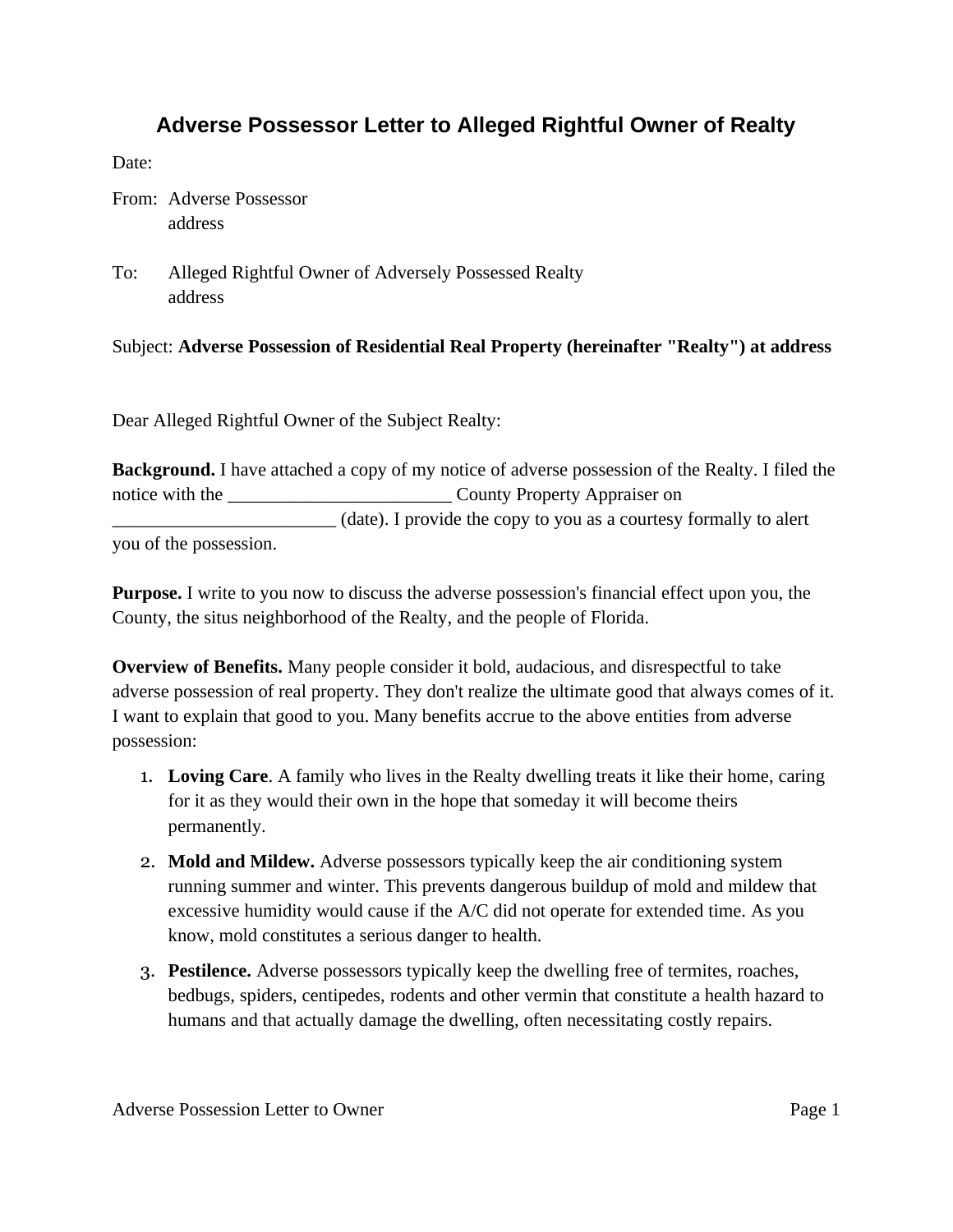- 4. **Druggies.** Adverse possessors prevent drug dealers, marijuana grower, cocaine / crack / crystal meth addicts and other ne'er-do-wells from partying in and damaging the dwelling from neglect.
- 5. **Thieves.** An unoccupied house often falls prey to thieves who steal appliances, plumbing fixtures, doors, window coverings, copper wiring and plumbing, and flooring. It costs the owner a small fortune to replace these and put the house in condition suitable for selling it. Adverse possessors prevent thieves from stealing those things.
- 6. **Vandals.** Vandals and street thugs often see an unoccupied dwelling as a target of opportunity; they break windows, destroy carpets, urinate or defecate on the floors, break holes in walls, destroy the roof, turn on the water and let water from stopped up sinks flood the floor, jam metal and other objects down into the plumbing, break toilet and sink porcelain, and so on. Cleanup and repair can cost the owner a small fortune. Adverse possessors keep such damage from happening by increasing the vandals' risk of capture.
- 7. **Freezes and Hurricanes.** Adverse possessors typically mind the effect of the weather on plumbing and windows. They install protective coverings to prevent violent storms from breaking windows. They wrap water pipes or let outside faucets drip during freezes to keep them from bursting. An unoccupied house gets no such respectful care, and related repairs can become costly.
- 8. **Maintenance.** Residential realty always need routine maintenance such as lawn-mowing, hedge-trimming, edging, filling in of holes dug by dogs and other creatures, painting, landscaping, fixing broken windows, and so on..An occupant will typically do all this work, but the owner must pay to have others do it if no occupant lives there.
- 9. **HOA Dues.** Adverse possessors must pay Home Owner Association (HOA) dues. The owner must pay them if no adverse possessor lives there.
- 10. **Taxes.** Adverse possessors must pay property taxes. The owner must pay them if no adverse possessor lives there.
- 11. **Property Management.** Managing all the above constitutes a significant enterprise of work and attention to duty for the adverse possessor. The associated management fees would similarly tax the rightful owner. The adverse possessor saves the rightful owner from having to pay that cost.
- 12. **Property Values.** Because of the above realities, vacant residential realty invites wanton damage and undesirable lurkers, makes the neighborhood look deserted and unattractive, and reduces the curb appeal of the community. Therefore, people will not want to live there. That will diminish property values in the community in general.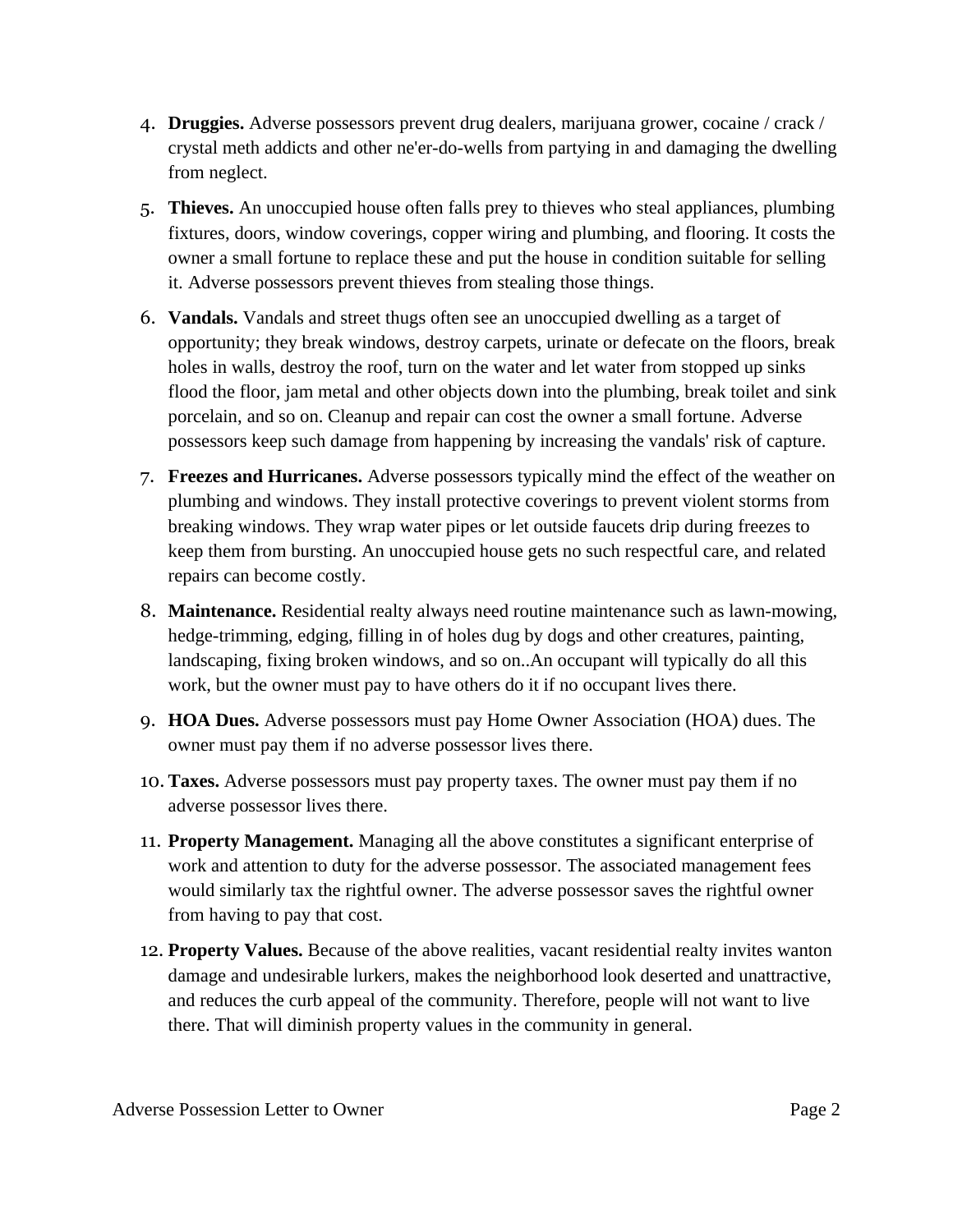- 13. **7-Year Savings.** Adverse possessors can pay taxes, homeowner dues, repair and maintenance costs for up to 7 years, and the rightful owner can, just before the statute of limitations expires, have the sheriff remove the adverse possessors removed for trespass. Thus, adverse possession might not pose a risk of any kind to the rightful owner who doesn't sleep on his rights beyond 7 years.
- 14. **Restored Realty Prices.** The adverse possessors can end up leaving the Realty AFTER property values have returned to their normally ridiculously high values because more people have jobs and the ability to buy them.
- 15. **Litigation Risk.** It costs an enormous amount of money to litigate against people with respect to questions of Realty ownership and title. Adverse possessors save the rightful owner much of that cost because they admit that they don't have ownership rights until after seven years. On the other hand, an adverse possessor with profound knowledge of mortgages, lending practices, securitization, and the recent Financial Crisis Inquiry Commission Report's details about abuse of authority and duty in both government and the lending and securities industries could make for truly messy litigation assisting the prior owner of record in challenging REAL titular interest in the Realty. It could easily cost \$100,000 or more in legal fees, and put the alleged rightful owner (and other parties joined to the action) at risk of disgorgement and treble damages, and possibly exorbitant punitive damagesin favor of the prior owner of record.
- 16. **Everybody Wins.** Adverse possessors keep the property in good shape, pay taxes and HOA dues, keep the community safer than otherwise, and help to increase property values. I imagine that rightful owners of common sense will see adverse possessors as a boon, not a bane, to the rightful owner, to the adverse possessor's family, to the municipality, to the neighborhood, to the courts, and to law enforcers.

**Check the Numbers.** If you have your accountant pull up your maintenance and cost records on residential Real Estate Owned for your review, you will find that adverse possessors can save you an enormous amount of money without putting you at risk losing the property permanently or having to spend substantially on ownership costs.

**Permission: NO.** I do not ask your permission to possess the property. In fact, I specifically deny having your permission. I have ADVERSE possession of the Realty.

**Trespass.** At the same time, this letter should have helped you see the wisdom of forbearance in accusing me of trespass. I hope that you will communicate directly with me by telephone or mail if you intend to accuse me of trespass. I believe we can settle the matter amiably and without law enforcement if you give me reasonable notice. 30 days' notice should suffice. To reciprocate your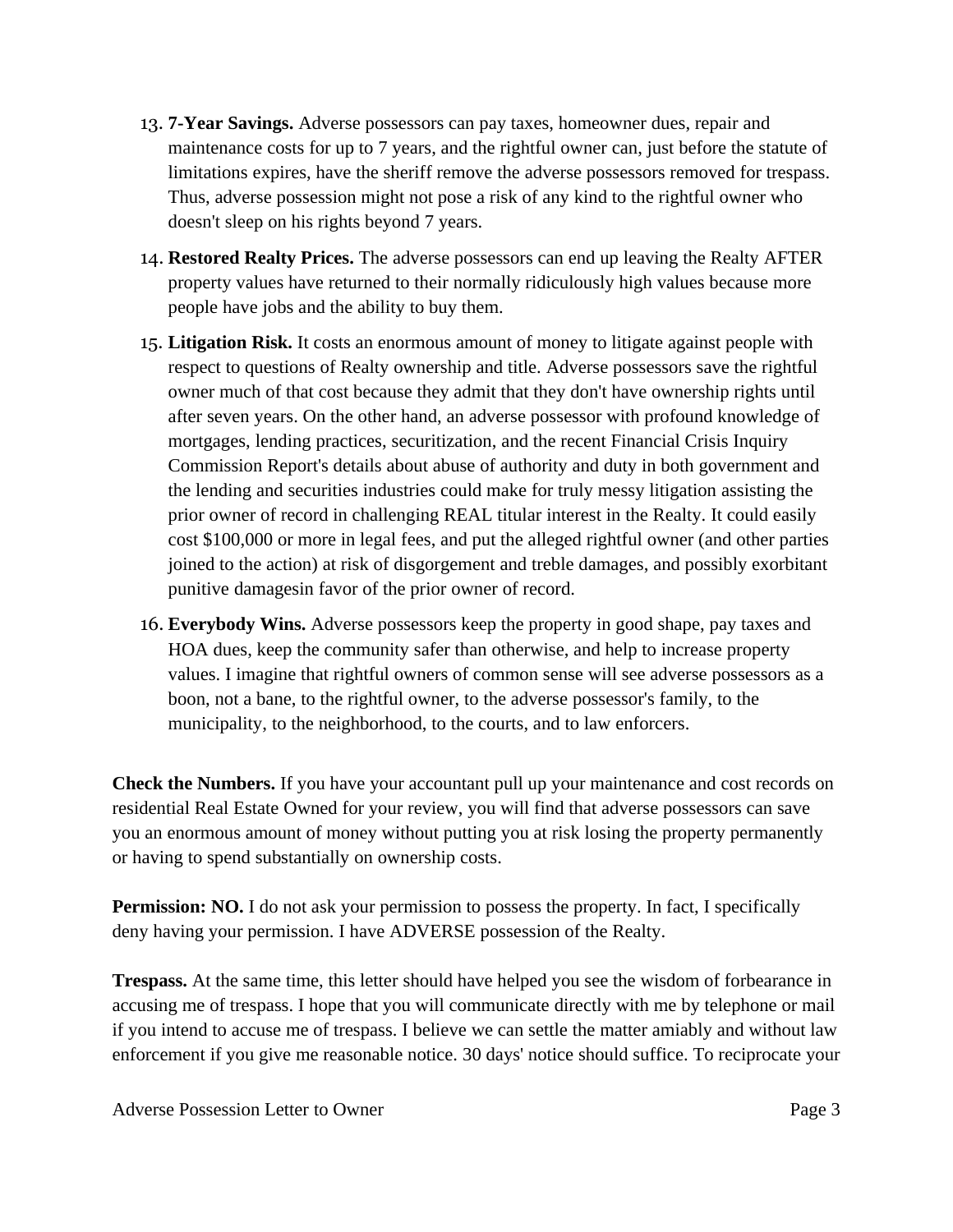kindness, I shall timely notify you of my intention to abandon the Realty. 30 days' notice should suffice. I shall provide you with an accounting on my expenses and costs associated with the adverse possession.

**Adverse Possession - A Fine American Tradition Inherited from Britain.** Many people consider adverse possession a "something for nothing" scheme, scam, and con. Some consider it grand theft and fraud. Such thinking constitutes a delusion as you have seen from the foregoing presentation. Adverse Possession actually protects property and puts it to the highest and best use for everyone concerned. Jurists have recognized this for centuries and the related facts show why the Florida Legislature enshrined it in Florida Statutes 95.12 through 95.18. It ensures that the property receives reasonably good care, that it enjoys improvement, that the County receives related property taxes, and that the rightful owner has a HUGE window of opportunity to excise the adverse possessor from the land. So it provides society with benefits such as I have explained above. You get someone to look after your property and save you a ton of money, and it does not cost you a penny for 7 years. True, you could have fixed up the property and rented it out. But you didn't. You abandoned it to God knows what fate. The Legislature tends to favor possession for highest best use. Therefore the Legislature has enacted the adverse possession laws to refine the statutory and common law of Britain that formed the basis of Florida's original state laws.

**No Response Necessary.** You do not need to respond to this letter, but I shall appreciate it if you do.

**Memorandum of Law.** I have attached Florida Statutes related to adverse possession for your reference. I do not claim that the statutes listed comprise all of the statutes one must know to engage in or defend adverse possession. This document does not constitute legal advice and the author is not an attorney. Please consult a competent attorney for a comprehensive assessment of your rights and duties.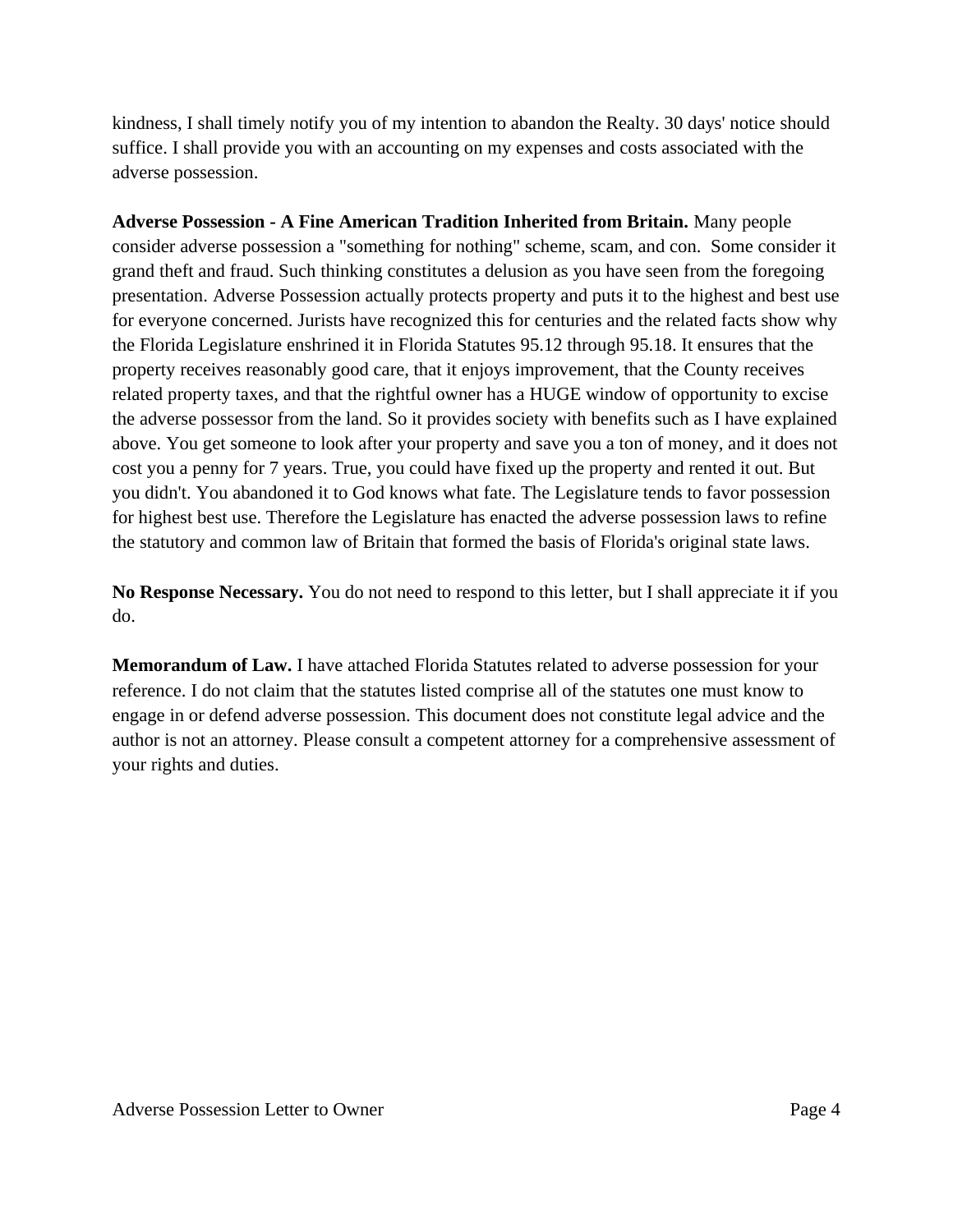# **Florida Statutes as of 4 May 2020**

# **65.011 Real estate; certain jurisdiction over.—**

Chancery courts have jurisdiction of actions by any person or corporation claiming to own any land or part thereof, or by two or more claiming to own the same land or part thereof under a common title against more than one person or corporation occupying or claiming title to the land or part thereof adversely to plaintiff, whether defendants claim or hold under a common title or not; and shall determine the title of plaintiff as against defendants and enter judgment quieting the title of, and awarding possession to, the plaintiff entitled thereto and may enter injunctions, temporary or perpetual, appoint receivers, and enter such orders about costs as are necessary to protect the rights of the parties.

**History.**—s. 1, ch. 3884, 1889; RS 1500; GS 1949; RGS 3212; CGL 5004; s. 20, ch. 67-254.

**Note.**—Former s. 66.10.

### **65.021 Real estate; removing clouds.—**

Chancery courts have jurisdiction of actions brought by any person or corporation, whether in actual possession or not, claiming legal or equitable title to land against any person or corporation not in actual possession, who has, appears to have or claims an adverse legal or equitable estate, interest, or claim therein to determine such estate, interest, or claim and quiet or remove clouds from the title to the land. It is no bar to relief that the title has not been litigated at law or that there is only one litigant to each side of the controversy or that the adverse claim, estate, or interest is void upon its face, or though not void on its face, requires extrinsic evidence to establish its validity.

**History.**—s. 1, ch. 4739, 1899; GS 1950; RGS 3213; s. 1, ch. 10223, 1925; CGL 5005; s. 2, ch. 29737, 1955; s. 20, ch. 67-254.

**Note.**—Former s. 66.11.

# **65.031 Real estate; removing clouds; plaintiffs.—**

An action in chancery for quieting title to, or clearing a cloud from, land may be maintained in the name of the owner or of any prior owner who warranted the title. All lands, the title to which is subject to a common defect, may be embraced in one action irrespective of the number of existing legal or equitable owners.

**History.**—s. 1, ch. 10221, 1925; CGL 5006; s. 20, ch. 67-254.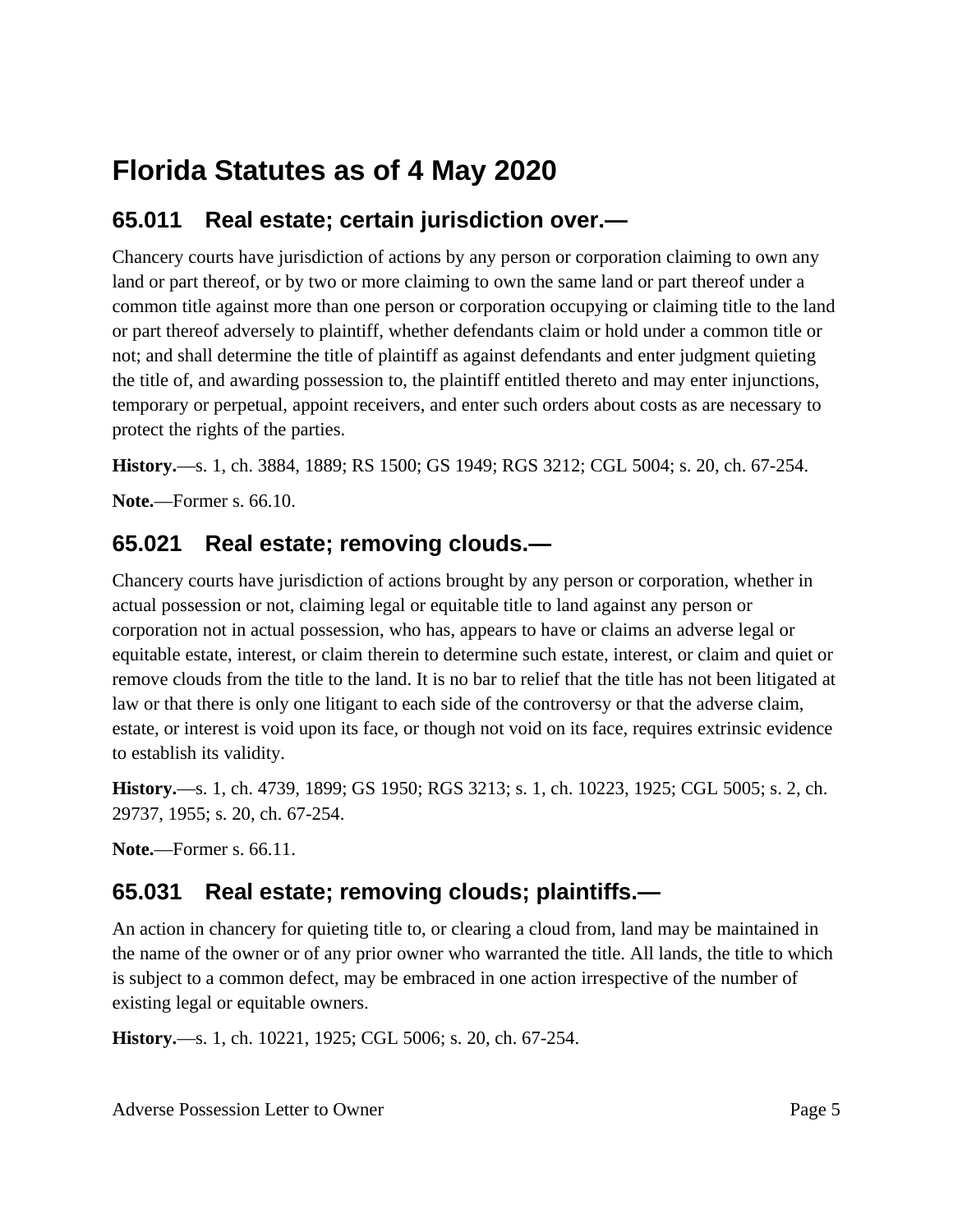**Note.**—Former s. 66.12.

### **65.041 Real estate; removing clouds; defendants.—**

No person not a party to the action is bound by any judgment rendered adverse to his or her interest, but any judgment favorable to the person inures to that person's benefit to the extent of his or her legal or equitable title.

**History.**—s. 2, ch. 10221, 1925; CGL 5007; s. 20, ch. 67-254; s. 345, ch. 95-147.

**Note.**—Former s. 66.13.

## **65.051 Real estate; removing clouds; joinder.—**

Two or more persons who are interested in removing a cloud from or quieting title to land as against the same clouds or adverse claims may join as plaintiffs in a single action to remove such clouds or quiet the title, although their interests relate to separate lands or parts thereof.

**History.**—s. 1, ch. 10222, 1925; CGL 5008; s. 2, ch. 29737, 1955; s. 20, ch. 67-254.

**Note.**—Former s. 66.14.

### **65.061 Quieting title; additional remedy.—**

(1) JURISDICTION.—Chancery courts have jurisdiction of actions by any person or corporation claiming legal or equitable title to any land, or part thereof, or when any two or more persons claim to own the same land, or any part thereof under a common title against all persons or corporations claiming title to or occupying the land adversely to plaintiff, whether defendants claim or hold under a common title or not, and shall determine the title of plaintiff and may enter judgment quieting the title and awarding possession to the party entitled thereto, but if any defendant is in actual possession of any part of the land, a trial by jury may be demanded by any party, whereupon the court shall order an issue in ejectment as to such lands to be made and tried by a jury. Provision for trial by jury does not affect the action on any lands that are not claimed to be in the actual possession of any defendant. The court may enter final judgment without awaiting the determination of the ejectment action.

(2) GROUNDS.—When a person or corporation not the rightful owner of land has any conveyance or other evidence of title thereto, or asserts any claim, or pretends to have any right or title thereto, which may cast a cloud on the title of the real owner, or when any person or corporation is the true and equitable owner of land the record title to which is not in the person or corporation because of the defective execution of any deed or mortgage because of the omission of a seal thereon, the lack of witnesses, or any defect or omission in the wording of the acknowledgment of a party or parties thereto, when the person or corporation claims title thereto by the defective instrument and the defective instrument was apparently made and delivered by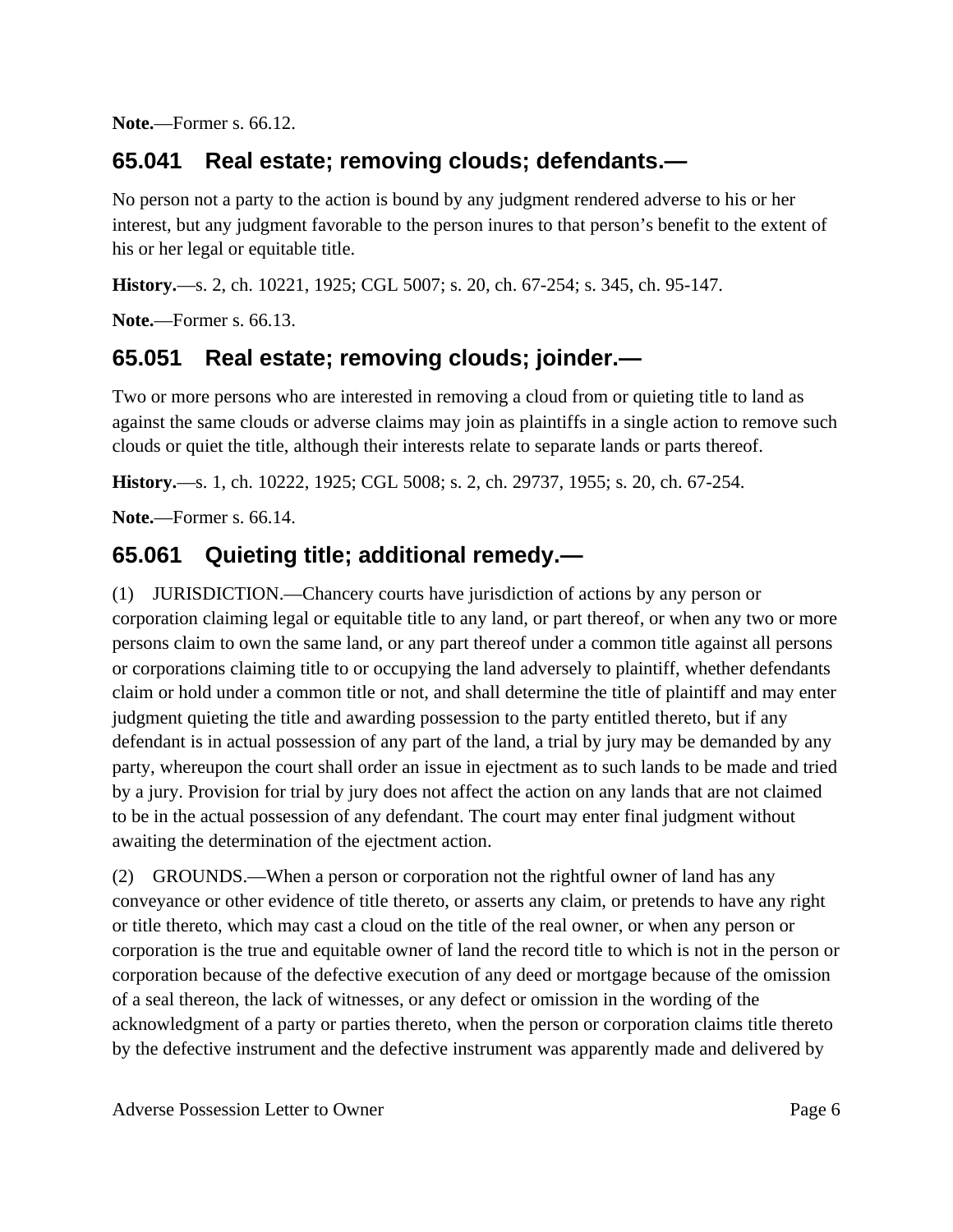the grantor to convey or mortgage the real estate and was recorded in the county where the land lies, or when possession of the land has been held by any person or corporation adverse to the record owner thereof or his or her heirs and assigns until such adverse possession has ripened into a good title under the statutes of this state, such person or corporation may file complaint in any county in which any part of the land is situated to have the conveyance or other evidence of claim or title canceled and the cloud removed from the title and to have his or her title quieted, whether such real owner is in possession or not or is threatened to be disturbed in his or her possession or not, and whether defendant is a resident of this state or not, and whether the title has been litigated at law or not, and whether the adverse claim or title or interest is void on its face or not, or if not void on its face that it may require extrinsic evidence to establish its validity. A guardian ad litem shall not be appointed unless it shall affirmatively appear that the interest of minors, persons of unsound mind, or convicts are involved.

(3) DERAIGNMENT OF TITLE.—The plaintiff shall deraign his or her title from the original source or for a period of at least 7 years before filing the complaint unless the court otherwise directs, setting forth the book and page of the records where any instrument affecting the title is recorded, if it is recorded, unless plaintiff claims from a common source with defendant.

(4) JUDGMENT.—If it appears that plaintiff has legal title to the land or is the equitable owner thereof based on one or more of the grounds mentioned in subsection (2), or if a default is entered against defendant (in which case no evidence need be taken), the court shall enter judgment removing the alleged cloud from the title to the land and forever quieting the title in plaintiff and those claiming under him or her since the commencement of the action and adjudging plaintiff to have a good fee simple title to said land or the interest thereby cleared of cloud.

(5) RECORDING FINAL JUDGMENTS.—All final judgments may be recorded in the county or counties in which the land is situated and operate to vest title in like manner as though a conveyance were executed by a special magistrate or commissioner.

(6) OPERATION.—This section is cumulative to other existing remedies.

**History.**—ss. 1, 2, 5, 6, 8, 9, ch. 11383, 1925; CGL 5010, 5011, 5014, 5015, 5017, 5018; s. 1, ch. 24293, 1947; s. 2, ch. 29737, 1955; s. 20, ch. 67-254; s. 1, ch. 70-278; s. 346, ch. 95-147; s. 56, ch. 2004-11.

**Note.**—Former ss. 66.16, 66.17, 66.20, 66.21, 66.23, 66.24.

# **165.071 Quieting title; deeds without joinder of wife when separated for 30 years.—**

An action in chancery may be brought to quiet title to land to preclude any wife from claiming dower or any heirs from claiming any interest to land when the following facts exist: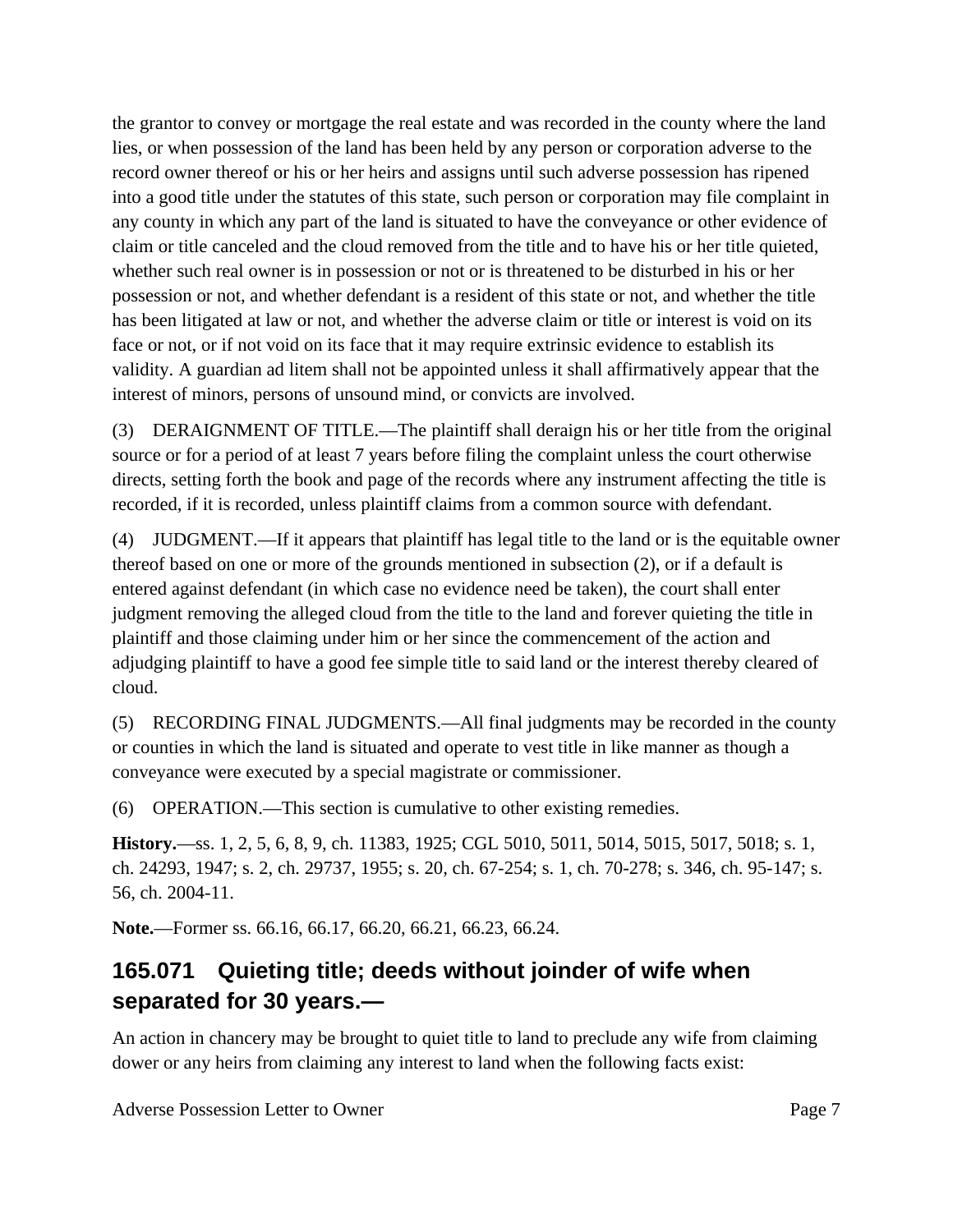(1) When any husband and wife have not cohabited as husband and wife for 30 years or more and during this time the husband has conveyed land as a single man and the land has come into the hands of purchasers for a valuable consideration without notice that the husband was married at the time he conveyed the land, and the purchasers have relied on the acknowledgment to deeds by the husband that he was a single man, and it afterwards became known that he was a married man at the time he deeded the land and his marriage has never been dissolved and he refuses to voluntarily get a dissolution of marriage to clear the title to preclude his wife from claiming any inchoate dower therein and his heirs from claiming any interest therein and when the wife has never lived in the county where the land is located with the husband as his wife and has never asserted any inchoate right to dower in the land, the inchoate right to dower is divested and is a cloud on the title to the land and the purchaser of the land has the right to remove the cloud and to prevent the wife or heirs from claiming any dower or other interest from such purchasers and their successors in title.

(2) When these facts are proven, the court shall adjudge that the wife and heirs of the husband are forever barred and perpetually enjoined from claiming any interest in the land arising out of dower or otherwise, and that the wife did not join in the execution of the deeds by which the husband deeded the land as a single man under the facts above-stated is not effective to reserve an inchoate right of dower in the land held by such purchasers.

**History.**—ss. 1, 2, ch. 19116, 1939; CGL 5011(1), (2); s. 2, ch. 29737, 1955; s. 20, ch. 67-254; s. 1, ch. 73-300.

1**Note.**—Chapter 73-107 abolished the right of dower in property transferred prior to death. See also s. 732.111.

**Note.**—Former s. 66.25.

## **65.081 Tax titles; quieting title.—**

(1) PARTIES.—Any grantee under any tax deed issued by the state, or any municipality or other political subdivision thereof, or any purchaser from the state, or any municipality or other political subdivision thereof, of any land the title to which has been acquired by this state or such municipality or political subdivision through any proceeding or foreclosure for the nonpayment of taxes or special assessments, or the successor in title to the grantee or purchaser, may maintain an action in chancery to quiet title to the land included in the tax deed, or so purchased against the holder of the record title to the land, and against any other person or corporation claiming any interest in the land or any lien or encumbrance thereon, before issuance of the tax deed or before the loss of title to the land in the tax proceeding or foreclosure.

(2) DERAIGNING TITLE.—Actions may be maintained hereunder whether or not plaintiff is in possession of the land involved but when defendant is in actual possession of the land a jury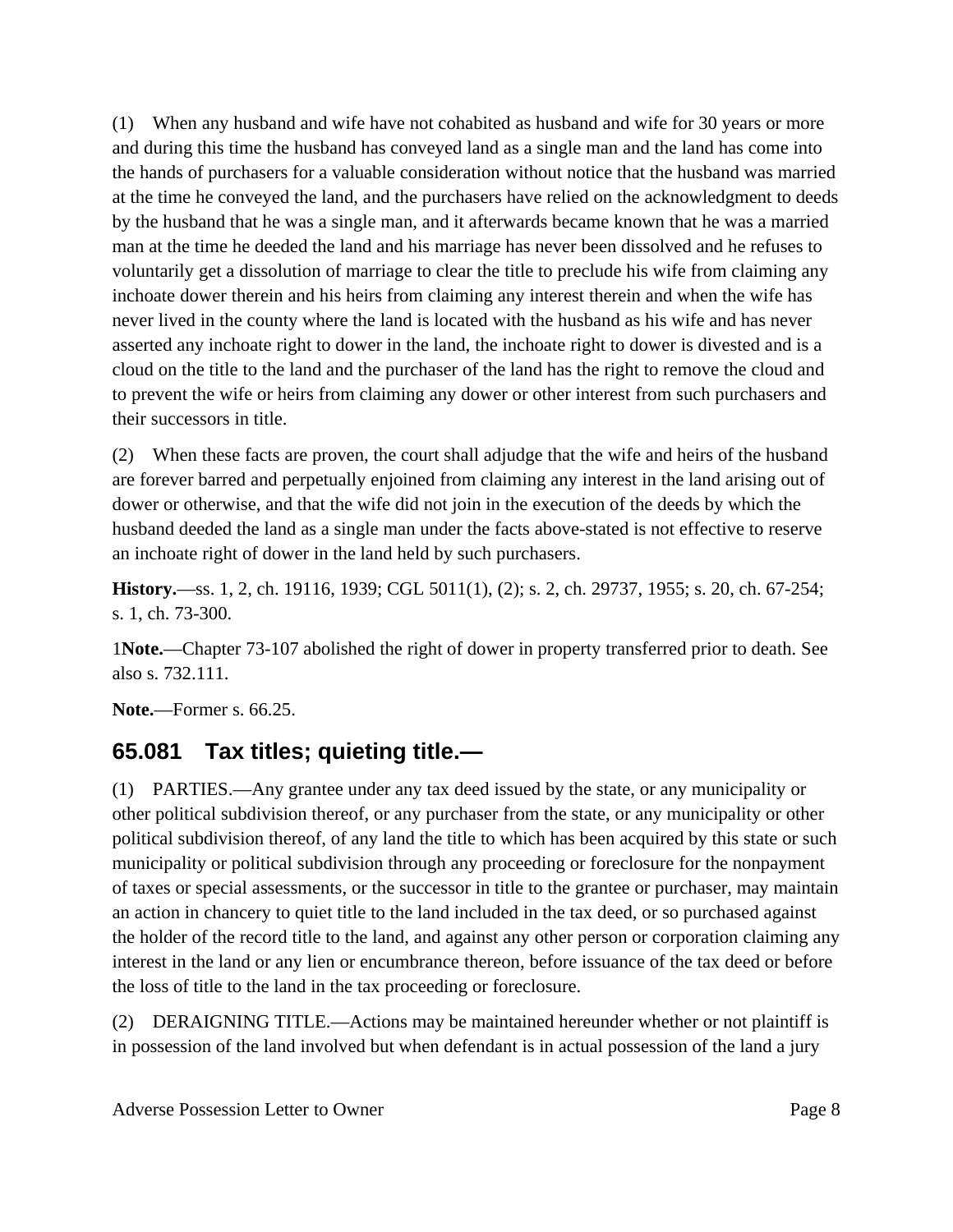trial may be had as provided in other actions to quiet title. When the action is based on a tax deed, the complaint need not deraign title beyond the issuance of the tax deed. When the action is based on a conveyance by this state, or any municipality or other political subdivision thereof, of land the title to which it has acquired through a foreclosure or other proceeding for the nonpayment of taxes, the complaint need not deraign title beyond the deed or other instrument or act vesting title in the state or municipality or other political subdivision of the state.

(3) WHEN TAXES HAVE BEEN PAID.—No defense to the action or attack upon the tax deed shall be made except the defense that the taxes assessed against the property had been paid by the former owner before issuance of the tax deed.

(4) WHEN TAX DEED HAS BEEN ISSUED BEFORE CONVEYANCE BY SOVEREIGN. —No defense shall be made to the action because of assessment of the property or issuance of the tax deed before the United States or the state has parted with title to the property, and no other attack shall be made on it, except the defense that the taxes assessed against the property had been paid by the person, or a claimant under him or her, to whom the United States patent or conveyance from the state was issued before the issuance of the tax deed.

**History.**—ss. 1, 2, ch. 21822, 1943; s. 2, ch. 29737, 1955; s. 20, ch. 67-254; s. 29, ch. 74-382; s. 1, ch. 77-174; s. 347, ch. 95-147.

**Note.**—Former ss. 66.26, 66.27.

## **95.12 Real property actions.—**

No action to recover real property or its possession shall be maintained unless the person seeking recovery or the person's ancestor, predecessor, or grantor was seized or possessed of the property within 7 years before the commencement of the action.

**History.**—s. 2, ch. 1869, 1872; RS 1287; GS 1718; RGS 2932; CGL 4652; s. 8, ch. 74-382; s. 521, ch. 95-147.

## **95.13 Real property actions; possession by legal owner presumed.—**

In every action to recover real property or its possession, the person establishing legal title to the property shall be presumed to have been possessed of it within the time prescribed by law. The occupation of the property by any other person shall be in subordination to the legal title unless the property was possessed adversely to the legal title for 7 years before the commencement of the action.

**History.**—s. 4, ch. 1869, 1872; RS 1289; GS 1720; RGS 2934; CGL 4654; s. 9, ch. 74-382.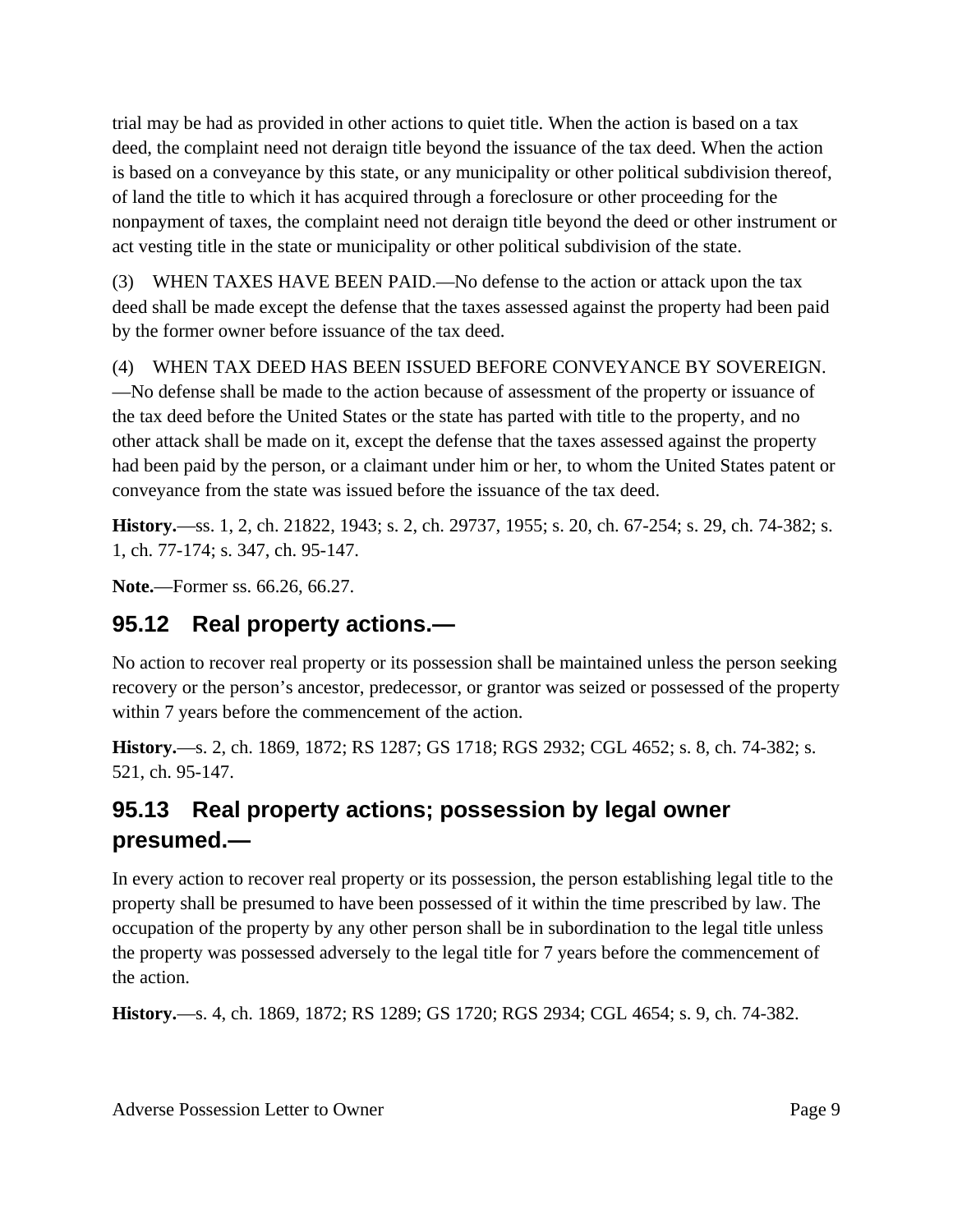# **95.14 Real property actions; limitation upon action founded upon title.—**

No cause of action or defense to an action founded on the title to real property, or to rents or service from it, shall be maintained unless:

(1) The person prosecuting the action or making the defense, or under whose title the action is prosecuted or the defense is made, or the ancestor, predecessor, or grantor of the person, was seized or possessed of the real property within 7 years before commencement of the action; or

(2) Title to the real property was derived from the United States or the state within 7 years before commencement of the action. The time under this subsection shall not begin to run until the conveyance of the title from the state or the United States.

**History.**—s. 3, ch. 1869, 1872; RS 1288; GS 1719; RGS 2933; CGL 4653; s. 10, ch. 74-382.

# **95.16 Real property actions; adverse possession under color of title.—**

(1) When the occupant, or those under whom the occupant claims, entered into possession of real property under a claim of title exclusive of any other right, founding the claim on a written instrument as being a conveyance of the property, or on a decree or judgment, and has for 7 years been in continued possession of the property included in the instrument, decree, or judgment, the property is held adversely. If the property is divided into lots, the possession of one lot shall not be deemed a possession of any other lot of the same tract. Adverse possession commencing after December 31, 1945, shall not be deemed adverse possession under color of title until the instrument upon which the claim of title is founded is recorded in the office of the clerk of the circuit court of the county where the property is located.

(2) For the purpose of this section, property is deemed possessed in any of the following cases:

(a) When it has been usually cultivated or improved.

(b) When it has been protected by a substantial enclosure. All land protected by the enclosure must be included within the description of the property in the written instrument, judgment, or decree. If only a portion of the land protected by the enclosure is included within the description of the property in the written instrument, judgment, or decree, only that portion is deemed possessed.

(c) When, although not enclosed, it has been used for the supply of fuel or fencing timber for husbandry or for the ordinary use of the occupant.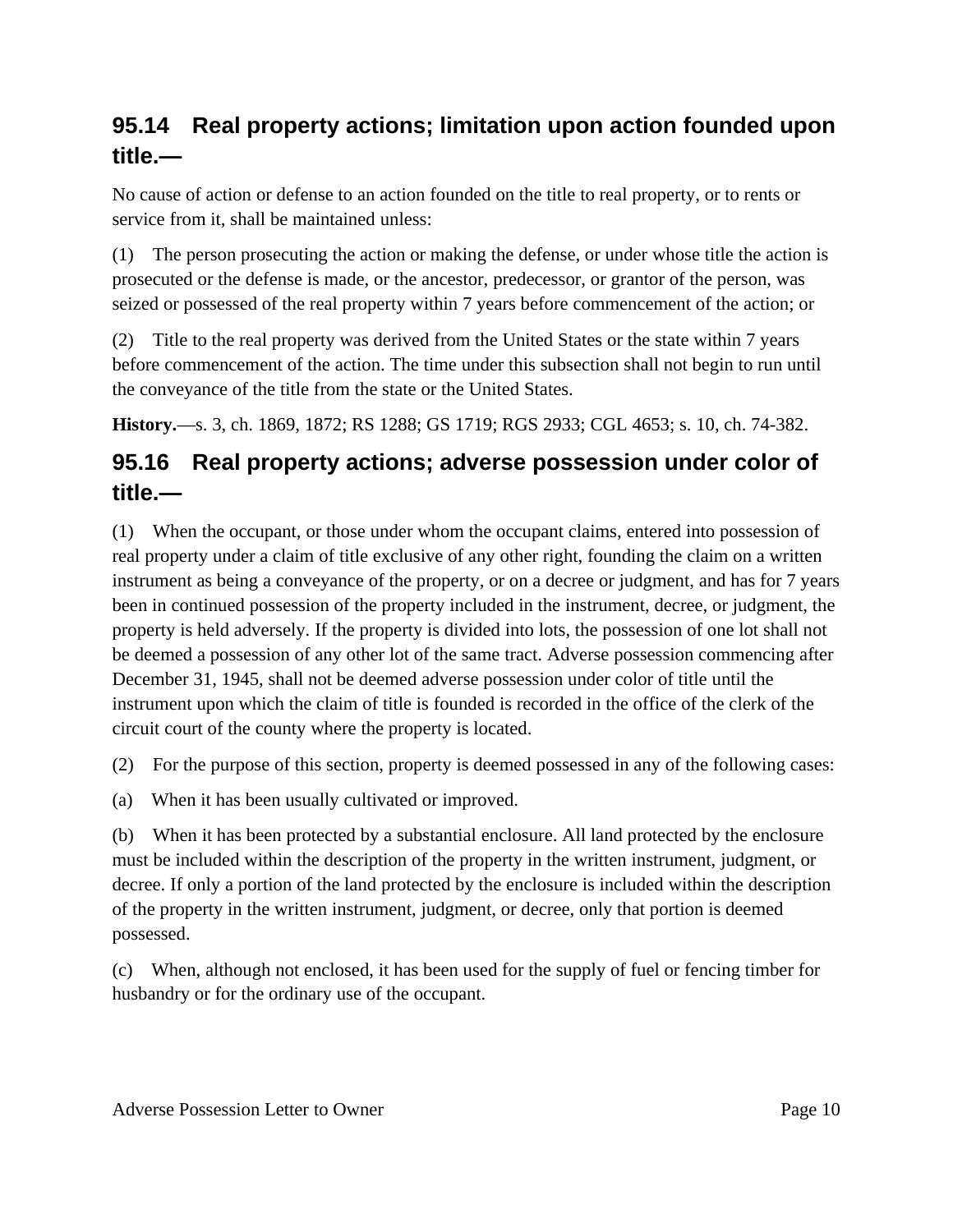(d) When a known lot or single farm has been partly improved, the part that has not been cleared or enclosed according to the usual custom of the county is to be considered as occupied for the same length of time as the part improved or cultivated.

**History.**—s. 5, ch. 1869, 1872; RS 1290; GS 1721; RGS 2935; CGL 4655; s. 1, ch. 19253, 1939; s. 1, ch. 22897, 1945; ss. 11, 12, ch. 74-382; s. 1, ch. 77-174; s. 1, ch. 87-194; s. 522, ch. 95-147.

# **95.18 Real property actions; adverse possession without color of title.—**

(1) When the possessor has been in actual continued possession of real property for 7 years under a claim of title exclusive of any other right, but not founded on a written instrument, judgment, or decree, or when those under whom the possessor claims meet these criteria, the property actually possessed is held adversely if the person claiming adverse possession:

(a) Paid, subject to s. 197.3335, all outstanding taxes and matured installments of special improvement liens levied against the property by the state, county, and municipality within 1 year after entering into possession;

(b) Made a return, as required under subsection (3), of the property by proper legal description to the property appraiser of the county where it is located within 30 days after complying with paragraph (a); and

(c) Has subsequently paid, subject to s. 197.3335, all taxes and matured installments of special improvement liens levied against the property by the state, county, and municipality for all remaining years necessary to establish a claim of adverse possession.

(2) For the purpose of this section, property is deemed to be possessed if the property has been:

(a) Protected by substantial enclosure; or

(b) Cultivated, maintained, or improved in a usual manner.

(3) A person claiming adverse possession under this section must make a return of the property by providing to the property appraiser a uniform return on a form provided by the Department of Revenue. The return must include all of the following:

(a) The name and address of the person claiming adverse possession.

(b) The date that the person claiming adverse possession entered into possession of the property.

(c) A full and complete legal description of the property that is subject to the adverse possession claim.

(d) A notarized attestation clause that states: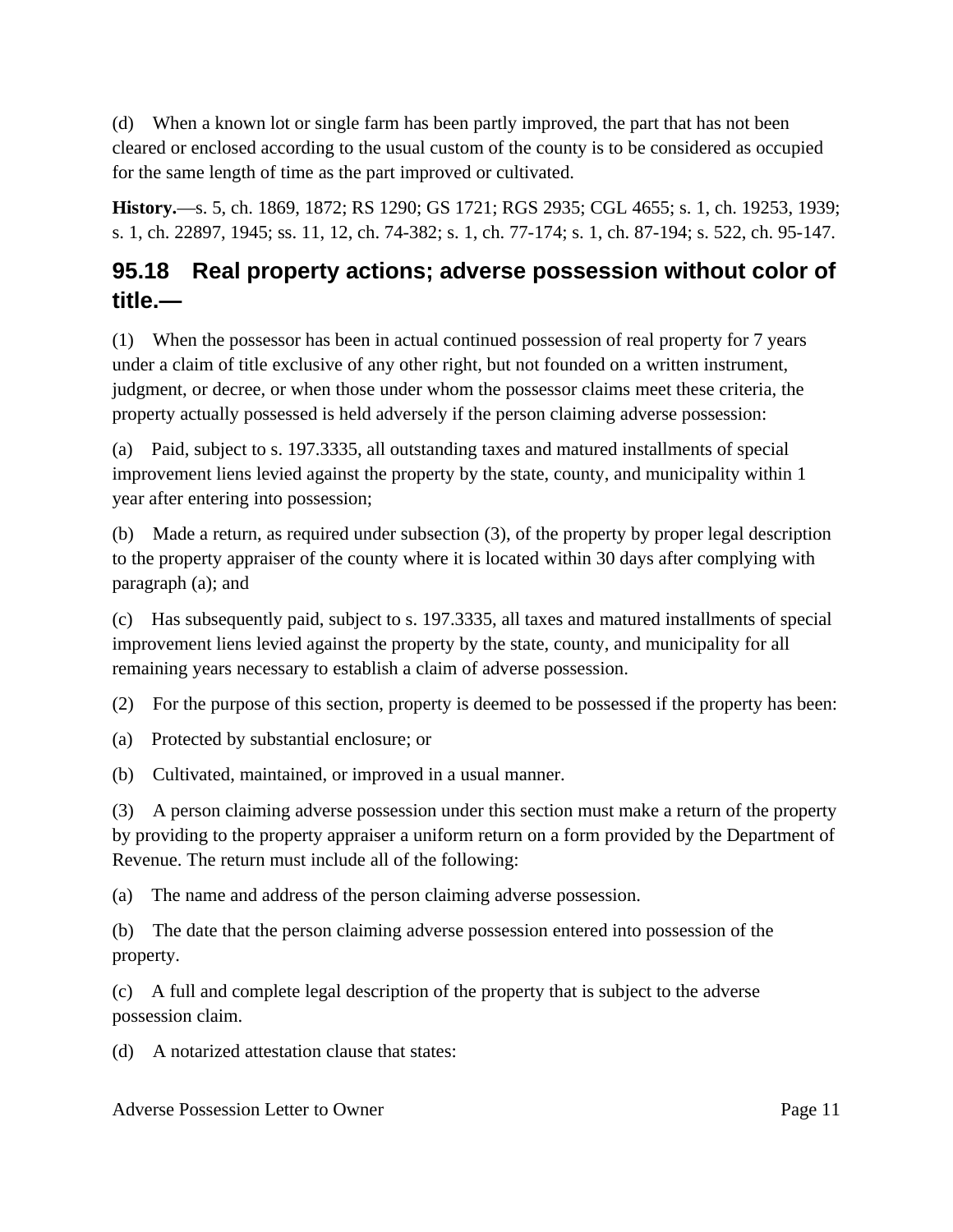UNDER PENALTY OF PERJURY, I DECLARE THAT I HAVE READ THE FOREGOING RETURN AND THAT THE FACTS STATED IN IT ARE TRUE AND CORRECT. I FURTHER ACKNOWLEDGE THAT THE RETURN DOES NOT CREATE ANY INTEREST ENFORCEABLE BY LAW IN THE DESCRIBED PROPERTY.

(e) A description of the use of the property by the person claiming adverse possession.

(f) A receipt to be completed by the property appraiser.

(g) Dates of payment by the possessor of all outstanding taxes and matured installments of special improvement liens levied against the property by the state, county, or municipality under paragraph (1)(a).

(h) The following notice provision at the top of the first page, printed in at least 12-point uppercase and boldfaced type:

#### THIS RETURN DOES NOT CREATE ANY INTEREST ENFORCEABLE BY LAW IN THE DESCRIBED PROPERTY.

The property appraiser shall refuse to accept a return if it does not comply with this subsection. The executive director of the Department of Revenue is authorized, and all conditions are deemed met, to adopt emergency rules under ss. 120.536(1) and 120.54(4) for the purpose of implementing this subsection. The emergency rules shall remain in effect for 6 months after adoption and may be renewed during the pendency of procedures to adopt rules addressing the subject of the emergency rules.

(4) Upon the submission of a return, the property appraiser shall:

(a) Send, via regular mail, a copy of the return to the owner of record of the property that is subject to the adverse possession claim, as identified by the property appraiser's records.

(b) Inform the owner of record that, under s. 197.3335, any tax payment made by the owner of record before April 1 following the year in which the tax is assessed will have priority over any tax payment made by an adverse possessor.

(c) Add a notation at the beginning of the first line of the legal description on the tax roll that an adverse possession claim has been submitted.

(d) Maintain the return in the property appraiser's records.

(5)(a) If a person makes a claim of adverse possession under this section against a portion of a parcel of property identified by a unique parcel identification number in the property appraiser's records: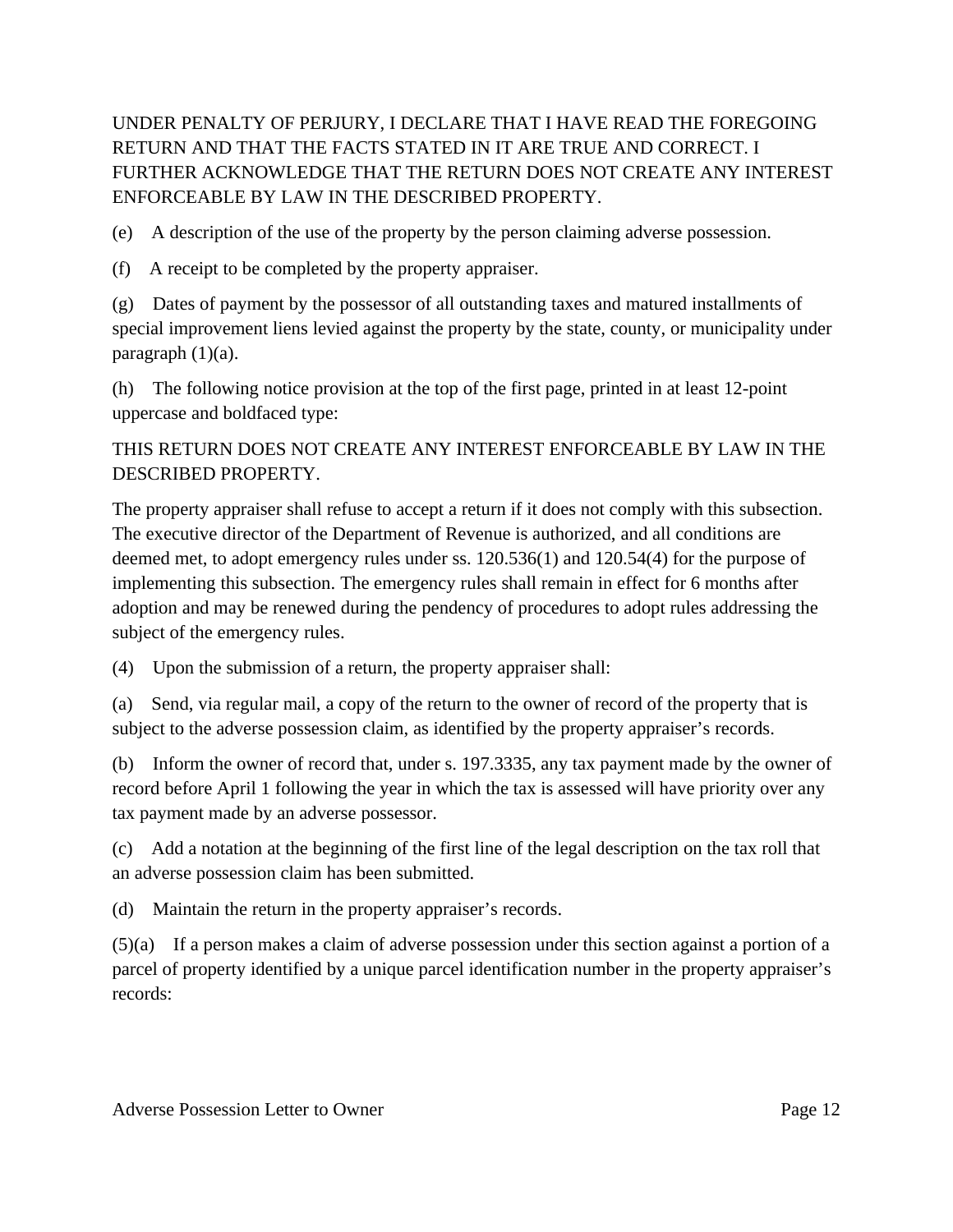1. The person claiming adverse possession shall include in the return submitted under subsection (3) a full and complete legal description of the property sufficient to enable the property appraiser to identify the portion of the property subject to the adverse possession claim.

2. The property appraiser may refuse to accept the return if the portion of the property subject to the claim cannot be identified by the legal description provided in the return, and the person claiming adverse possession must obtain a survey of the portion of the property subject to the claim in order to submit the return.

(b) Upon submission of the return, the property appraiser shall follow the procedures under subsection (4), and may not create a unique parcel identification number for the portion of property subject to the claim.

(c) The property appraiser shall assign a fair and just value to the portion of the property, as provided in s. 193.011, and provide this value to the tax collector to facilitate tax payment under s. 197.3335(3).

(6)(a) If a person makes a claim of adverse possession under this section against property to which the property appraiser has not assigned a parcel identification number:

1. The person claiming adverse possession must include in the return submitted under subsection (3) a full and complete legal description of the property which is sufficient to enable the property appraiser to identify the property subject to the adverse possession claim.

2. The property appraiser may refuse to accept a return if the property subject to the claim cannot be identified by the legal description provided in the return, and the person claiming adverse possession must obtain a survey of the property subject to the claim in order to submit the return.

(b) Upon submission of the return, the property appraiser shall:

1. Assign a parcel identification number to the property and assign a fair and just value to the property as provided in s. 193.011;

2. Add a notation at the beginning of the first line of the legal description on the tax roll that an adverse possession claim has been submitted; and

3. Maintain the return in the property appraiser's records.

(7) A property appraiser must remove the notation to the legal description on the tax roll that an adverse possession claim has been submitted and shall remove the return from the property appraiser's records if:

(a) The person claiming adverse possession notifies the property appraiser in writing that the adverse possession claim is withdrawn;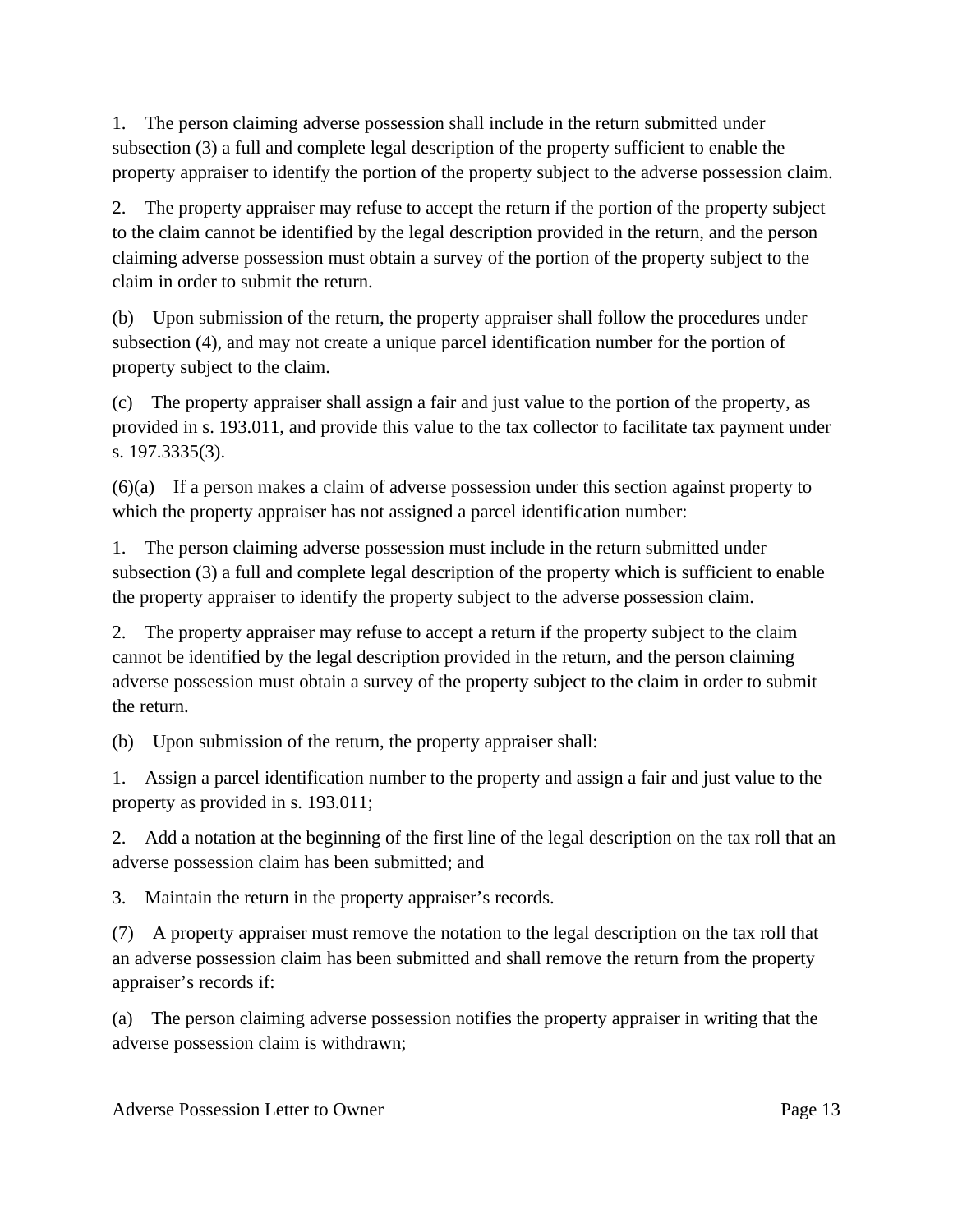(b) The owner of record provides a certified copy of a court order, entered after the date the return was submitted to the property appraiser, establishing title in the owner of record;

(c) The property appraiser receives a certified copy of a recorded deed, filed after the date of the submission of the return, from the person claiming adverse possession to the owner of record transferring title of property along with a legal description describing the same property subject to the adverse possession claim; or

(d) The owner of record or the tax collector provides to the property appraiser a receipt demonstrating that the owner of record has paid the annual tax assessment for the property subject to the adverse possession claim during the period that the person is claiming adverse possession.

(8) The property appraiser shall include a clear and obvious notation in the legal description of the parcel information of any public searchable property database maintained by the property appraiser that an adverse possession return has been submitted to the property appraiser for a particular parcel.

(9) A person who occupies or attempts to occupy a residential structure solely by claim of adverse possession under this section prior to making a return as required under subsection (3), commits trespass under s. 810.08.

(10) A person who occupies or attempts to occupy a residential structure solely by claim of adverse possession under this section and offers the property for lease to another commits theft under s. 812.014.

**History.**—s. 7, ch. 1869, 1872; s. 6, ch. 4055, 1891; RS 1291; GS 1722; RGS 2936; CGL 4656; s. 1, ch. 19254, 1939; ss. 13, 14, ch. 74-382; s. 1, ch. 77-102; s. 523, ch. 95-147; s. 1, ch. 2011- 107; s. 1, ch. 2013-246; s. 98, ch. 2019-167.

## **95.191 Limitations when tax deed holder in possession.—**

When the holder of a tax deed goes into actual possession of the real property described in the tax deed, no action to recover possession of the property shall be maintained by a former owner or other adverse claimant unless the action commenced is begun within 4 years after the holder of the tax deed has gone into actual possession. When the real property is adversely possessed by any person, no action shall be brought by the tax deed holder unless the action is begun within 4 years from the date of the deed.

**History.**—s. 64, ch. 4322, 1895; GS 591; s. 61, ch. 5596, 1907; RGS 794; s. 2, ch. 12409, 1927; CGL 1020; ss. 1, 2, ch. 69-55; s. 1, ch. 72-268; s. 28, ch. 73-332; s. 1, ch. 77-174.

**Note.**—Former ss. 196.06, 197.725, 197.286.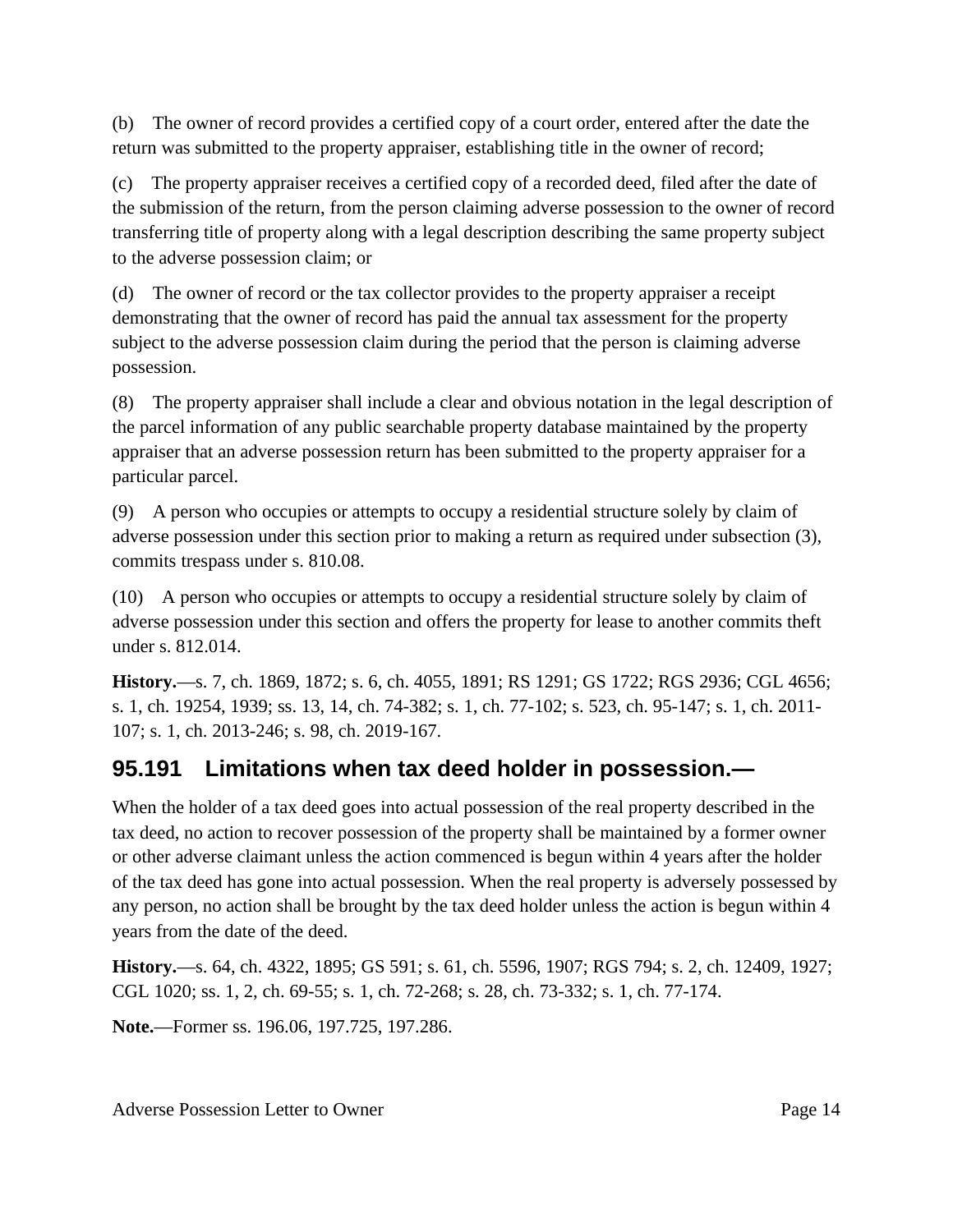### **95.192 Limitation upon acting against tax deeds.—**

(1) When a tax deed has been issued to any person under s. 197.552 for 4 years, no action shall be brought by the former owner of the property or any claimant under the former owner.

(2) When a tax deed is issued conveying or attempting to convey real property before a patent has been issued thereon by the United States, or before a conveyance by the state, and thereafter a patent by the United States or a conveyance by the state is issued to the person to whom the property was assessed or a claimant under him or her, and the tax deed grantee or a claimant under the tax deed grantee has paid the taxes for 4 successive years at any time after the issuance of the patent or conveyance, the patentee, or grantee, and any claimant under the patentee or grantee shall be presumed to have abandoned the property and any right, title, and interest in it. Upon such abandonment, the tax deed grantee and any claimant under the tax deed grantee is the legal owner of the property described by the tax deed.

(3) This statute applies whether the tax deed grantee or any claimant under the tax deed grantee has been in actual possession of the property described in the tax deed or not. If a tax deed has been issued to property in the actual possession of the legal owner and the legal owner or any claimant under him or her continues in actual possession 1 year after issuance of the tax deed and before an action to eject him or her is begun, subsections (1) and (2) shall not apply.

**History.**—s. 27, ch. 73-332; s. 201, ch. 85-342; s. 524, ch. 95-147.

#### **95.21 Adverse possession against lands purchased at sales made by executors.—**

The title of any purchaser, or the purchaser's assigns, who has held possession for 3 years of any real or personal property purchased at a sale made by an executor, administrator, or guardian shall not be questioned because of any irregularity in the conveyance or any insufficiency or irregularity in the court proceedings authorizing the sale, whether jurisdictional or not, nor shall it be questioned because the sale is made without court approval or confirmation or under a will or codicil. The title shall not be questioned at any time by anyone who has received the money to which he or she was entitled from the sale. This section shall not bar an action for fraud or an action against the executor, administrator, or guardian for personal liability to any heir, distributee, or ward.

**History.**—s. 1, ch. 3134, 1879; RS 1293; GS 1724; RGS 2938; CGL 4658; s. 1, ch. 20954, 1941; s. 3, ch. 22897, 1945; s. 15, ch. 74-382; s. 1, ch. 77-174; s. 525, ch. 95-147.

# **95.22 Limitation upon claims by remaining heirs, when deed made by one or more.—**

(1) When any person owning real property or any interest in it dies and a conveyance is made by one or more of the person's heirs or devisees, purporting to convey, either singly or in the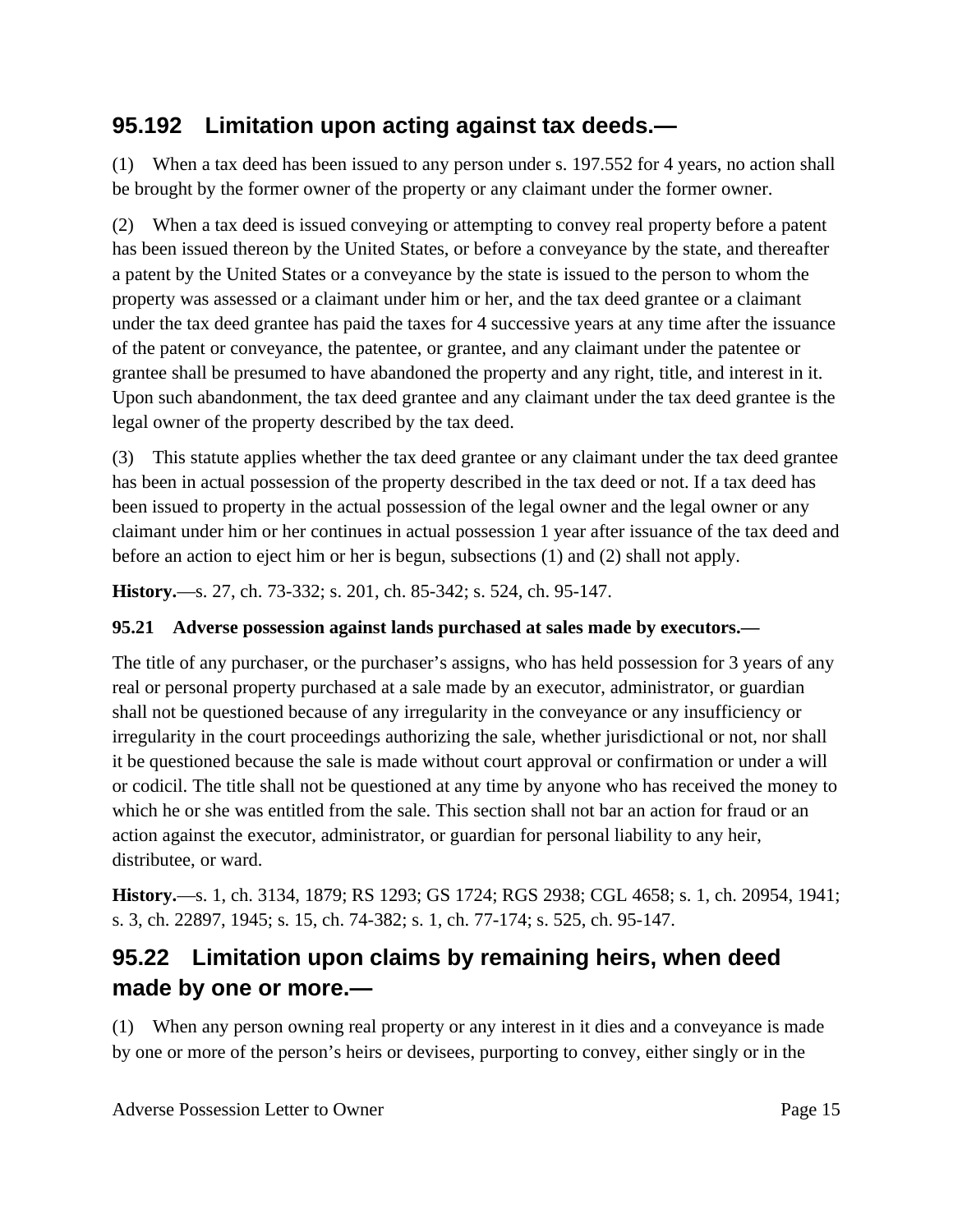aggregate, the entire interest of the decedent in the property or any part of it, then no person shall claim or recover the property conveyed after 7 years from the date of recording the conveyance in the county where the property is located.

(2) This section shall not apply to persons whose names appear of record as devisees under the will or as the heirs in proceedings brought to determine their identity in the office of the judge administering the estate of decedent.

**History.**—s. 1, ch. 10168, 1925; CGL 4659; s. 14, ch. 20954, 1941; s. 15, ch. 73-334; s. 16, ch. 74-382; s. 526, ch. 95-147.

## **95.231 Limitations where deed or will on record.—**

(1) Five years after the recording of an instrument required to be executed in accordance with s. 689.01; 5 years after the recording of a power of attorney accompanying and used for an instrument required to be executed in accordance with s. 689.01; or 5 years after the probate of a will purporting to convey real property, from which it appears that the person owning the property attempted to convey, affect, or devise it, the instrument, power of attorney, or will shall be held to have its purported effect to convey, affect, or devise, the title to the real property of the person signing the instrument, as if there had been no lack of seal or seals, witness or witnesses, defect in, failure of, or absence of acknowledgment or relinquishment of dower, in the absence of fraud, adverse possession, or pending litigation. The instrument is admissible in evidence. A power of attorney validated under this subsection shall be valid only for the purpose of effectuating the instrument with which it was recorded.

(2) After 20 years from the recording of a deed or the probate of a will purporting to convey real property, no person shall assert any claim to the property against the claimants under the deed or will or their successors in title.

(3) This law is cumulative to all laws on the subject matter.

**History.**—ss. 1, 2, ch. 10171, 1925; CGL 4660, 4661; ss. 1-4, ch. 21790, 1943; s. 35, ch. 69- 216; s. 17, ch. 74-382; s. 1, ch. 2013-234; s. 20, ch. 2019-71.

**Note.**—Former ss. 95.23, 95.26.

# **95.281 Limitations; instruments encumbering real property.—**

(1) The lien of a mortgage or other instrument encumbering real property, herein called mortgage, except those specified in subsection (5), shall terminate after the expiration of the following periods of time:

(a) If the final maturity of an obligation secured by a mortgage is ascertainable from the record of it, 5 years after the date of maturity.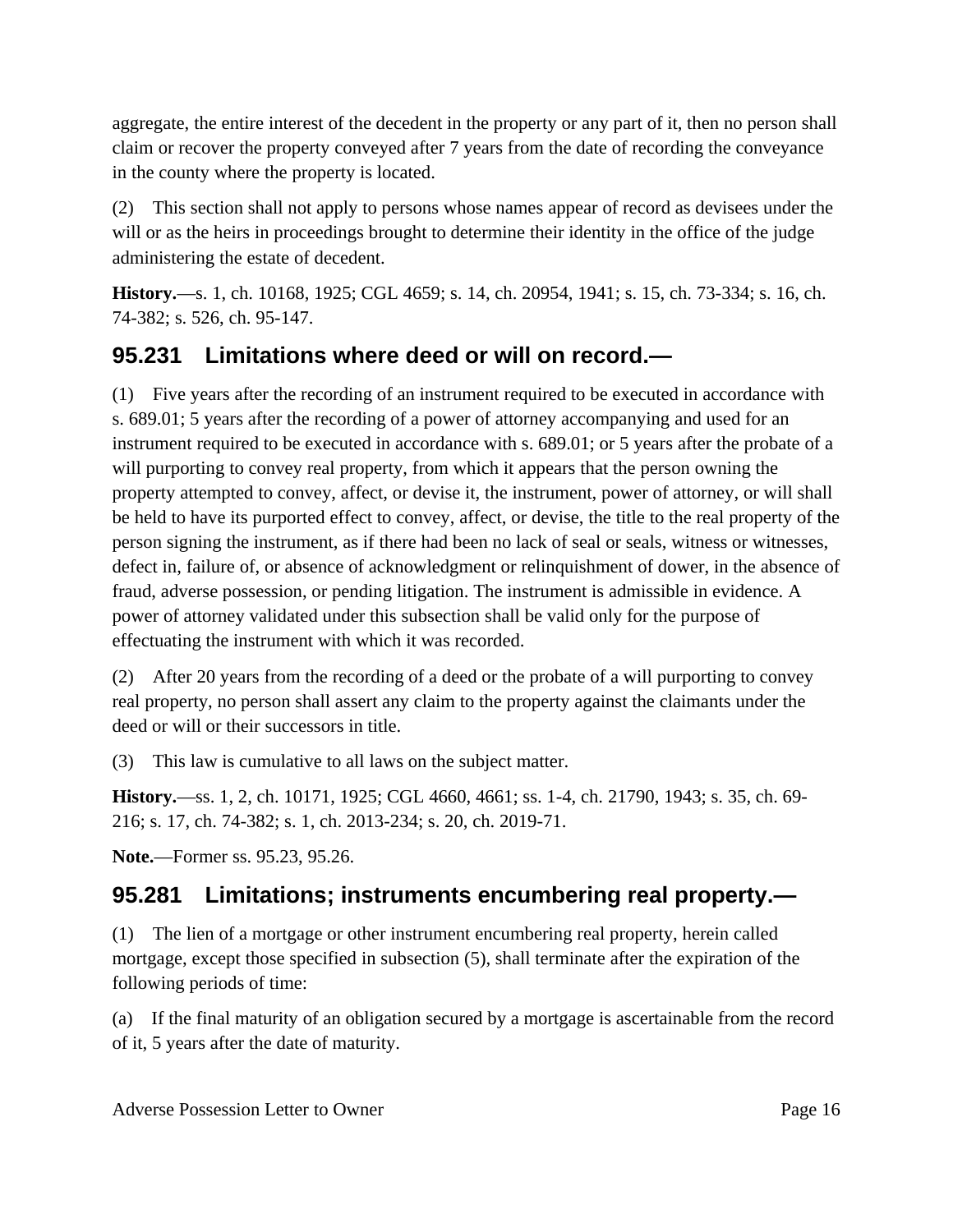(b) If the final maturity of an obligation secured by a mortgage is not ascertainable from the record of it, 20 years after the date of the mortgage, unless prior to such time the holder of the mortgage:

1. Rerecords the mortgage and includes a copy of the obligation secured by the mortgage so that the final maturity is ascertainable; or

2. Records a copy of the obligation secured by the mortgage from which copy the final maturity is ascertainable and by affidavit identifies the mortgage by its official recording data and certifies that the obligation is the obligation described in the mortgage;

in which case the lien shall terminate 5 years after the date of maturity.

(c) For all obligations, including taxes, paid by the mortgagee, 5 years from the date of payment. A mortgagee shall have no right of subrogation to the lien of the state for taxes paid by the mortgagee to protect the security of his or her mortgage unless he or she obtains an assignment from the state of the tax certificate. Redemption of the tax certificate shall be insufficient for subrogation.

(2) If an extension agreement executed by the mortgagee or the mortgagee's successors in interest and the mortgagor or the mortgagor's successors in interest is recorded, the time shall be extended as follows:

(a) If the final maturity of the obligation, as extended, secured by the mortgage is ascertainable from the record of the extension agreement, 5 years after the date of final maturity of the obligation as extended.

(b) If the final maturity of the obligation, as extended, secured by the mortgage is not ascertainable from the record of the extension agreement, 20 years after the date of the extension agreement, unless prior to such time the holder of the mortgage:

1. Rerecords the mortgage and includes a copy of the obligation, as extended, secured by the mortgage so that the final maturity is ascertainable; or

2. Records a copy of the obligation, as extended, secured by the mortgage from which copy the final maturity is ascertainable and by affidavit identifies the mortgage by its official recording data and certifies that the obligation is the obligation described in the mortgage;

in which case the lien shall terminate 5 years after the date of maturity as extended.

(3) If the record of the mortgage shows that it secures an obligation payable in installments and the maturity date of the final installment of the obligation is ascertainable from the record of the mortgage, the time shall run from the maturity date of the final installment.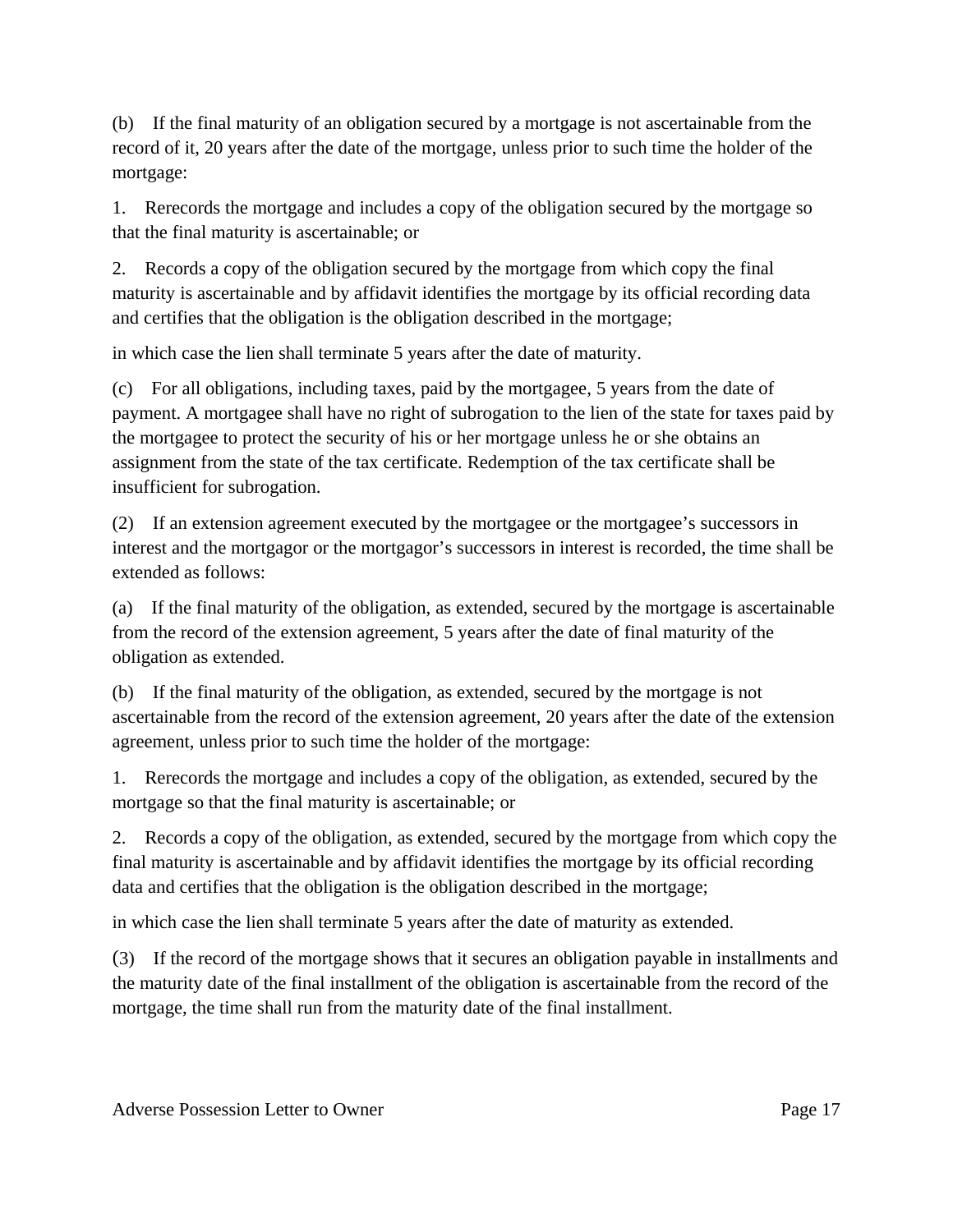(4) The time shall be extended only as provided in this law and shall not be extended by any other agreement, nonresidence, disability, part payment, operation of law, or any other method.

(5) This section does not apply to mortgages or deeds of trust executed by any railroad or other public utility corporation or by any receiver or trustee of them or to liens or notices of liens under chapter 713.

**History.**—ss. 1-7, ch. 22560, 1945; s. 1, ch. 29977, 1955; s. 18, ch. 74-382; s. 1, ch. 77-174; s. 4, ch. 83-267; s. 3, ch. 83-311; s. 527, ch. 95-147.

**Note.**—Former ss. 95.28-95.32.

### **197.212 Minimum tax bill.—**

On the recommendation of the county tax collector, the board of county commissioners may adopt a resolution instructing the collector not to mail tax notices to a taxpayer if the amount of taxes shown on the tax notice is less than an amount up to \$30. The resolution shall also instruct the property appraiser that he or she may not make an extension on the tax roll for any parcel for which the tax would amount to less than an amount up to \$30. The minimum tax bill so established may not exceed an amount up to \$30. This section does not apply to a parcel of property that is subject to an adverse possession claim pursuant to s. [95.18](http://leg.state.fl.us/statutes/index.cfm?App_mode=Display_Statute&Search_String=adverse%20possession&URL=0000-0099/0095/Sections/0095.18.html).

**History.**—s. 139, ch. 85-342; s. 1004, ch. 95-147; s. 8, ch. 2001-137; s. 2, ch. 2011-107.

# **197.3335 Tax payments when property is subject to adverse possession; refunds.—**

(1) Upon the receipt of a subsequent payment for the same annual tax assessment for a particular parcel of property, the tax collector must determine whether an adverse possession return has been submitted on the particular parcel. If an adverse possession return has been submitted, or is submitted within 30 days of the earlier payment, the tax collector must comply with subsection (2).

(2) If a person claiming adverse possession under s. [95.18](http://leg.state.fl.us/statutes/index.cfm?App_mode=Display_Statute&Search_String=adverse%20possession&URL=0000-0099/0095/Sections/0095.18.html) pays an annual tax assessment on a parcel of property before the assessment is paid by the owner of record, and the owner of record subsequently makes a payment of that same annual tax assessment before April 1 following the year in which the tax is assessed, the tax collector shall accept the payment made by the owner of record and refund within 60 days any payment made by the person claiming adverse possession. Such refunds do not require approval from the department.

(3) For claims of adverse possession for a portion of a parcel of property as provided in s.  $95.18(5)$  $95.18(5)$ , the tax collector may accept a tax payment, based upon the value of the property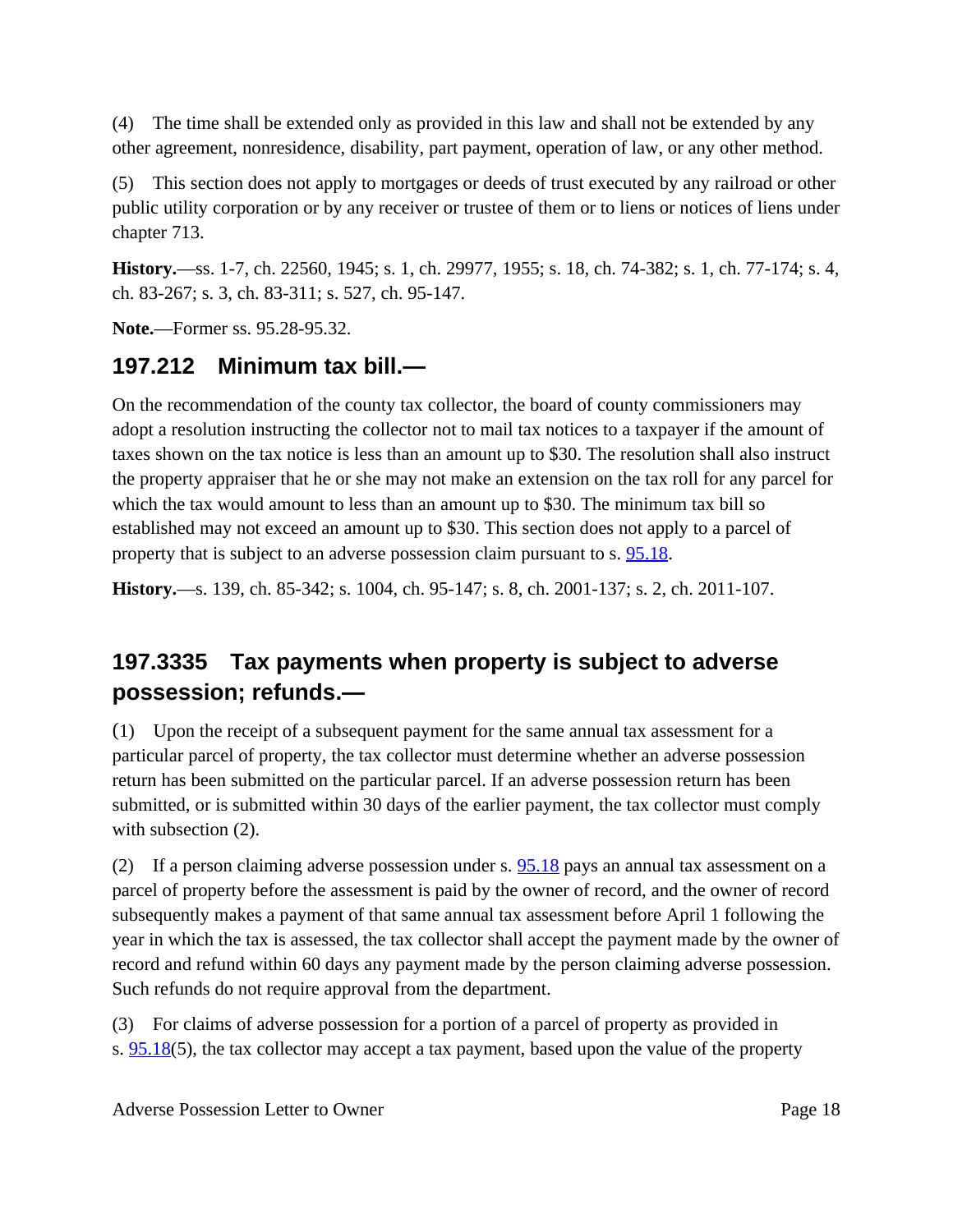assigned by the property appraiser under s.  $95.18(5)(c)$  $95.18(5)(c)$ , from a person claiming adverse possession for the portion of the property subject to the claim. If the owner of record makes a payment of the annual tax assessment for the whole parcel before April 1 following the year in which the tax is assessed, the tax collector shall refund within 60 days any payment previously made for the portion of the parcel subject to the claim by the person claiming adverse possession.

**History.**—s. 3, ch. 2011-107; s. 2, ch. 2013-246.

# **692.03 Validity of conveyances by certain foreign corporations recorded for 7 years; limitation.—**

(1) Whenever any conveyance, by the surviving directors or trustees of a foreign corporation, which has been dissolved for any cause, or which has had its permit to transact business in the state canceled for failure to pay fees due the Department of State, or which has failed to comply with the provisions of laws of this state, has been executed and delivered to any grantee or grantees, and has for a period of 7 years or more been spread upon the records of a county wherein the land therein described is situated, the same shall be taken and held by all the courts of this state in the absence of any showing of fraud, adverse possession, or pending litigation, to have authorized the conveyance of, or to have conveyed, the fee simple title, or any interest therein, of the corporation on whose behalf said instrument has been executed to the land therein described.

(2) This section shall not apply to any conveyance, the validity of which shall be contested or shall have been contested by suit commenced heretofore or prior to July 1, 1954.

**History.**—ss. 1, 2, ch. 28078, 1953; ss. 10, 35, ch. 69-106.

# **694.08 Certain instruments validated, notwithstanding lack of seals or witnesses, or defect in acknowledgment.—**

(1) Whenever any power of attorney has been executed and delivered, or any conveyance has been executed and delivered to any grantee by the person owning the land therein described, or conveying the same in an official or representative capacity, and has, for a period of 7 years or more been spread upon the records of the county wherein the land therein described has been or was at the time situated, and one or more subsequent conveyances of said land or parts thereof have been made, executed, delivered and recorded by parties claiming under such instrument or instruments, and such power of attorney or conveyance, or the public record thereof, shows upon its face a clear purpose and intent of the person executing the same to authorize the conveyance of said land or to convey the said land, the same shall be taken and held by all the courts of this state, in the absence of any showing of fraud, adverse possession, or pending litigation, to have authorized the conveyance of, or to have conveyed, the fee simple title, or any interest therein, of the person signing such instruments, or the person in behalf of whom the same was conveyed by

Adverse Possession Letter to Owner **Page 19** Page 19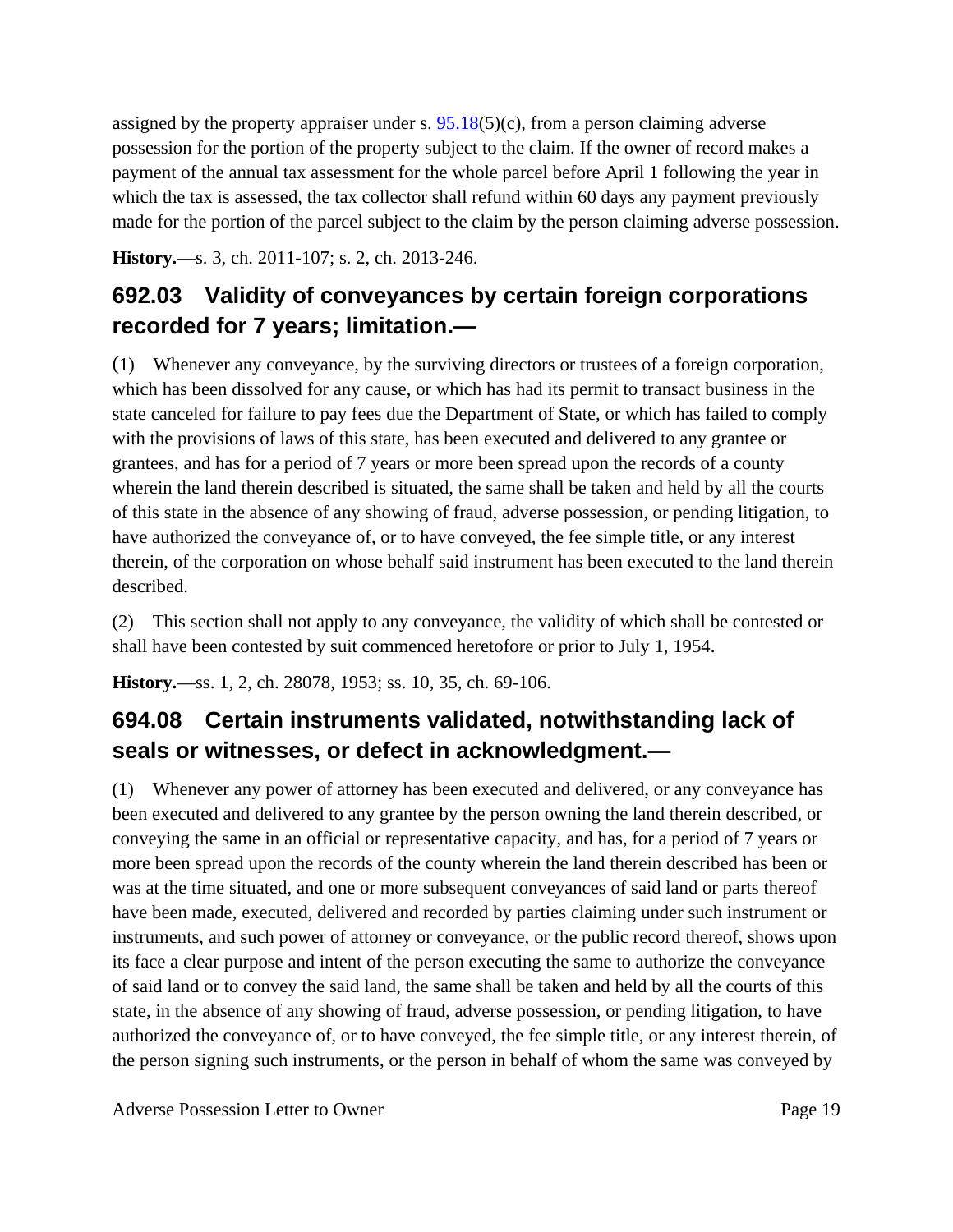a person in an official or representative capacity, to the land therein described as effectively as if there had been no defect in, failure of, or absence of the acknowledgment or the certificate of acknowledgment, if acknowledged, or the relinquishment of dower, and as if there had been no lack of the word "as" preceding the title of the person conveying in an official or representative capacity, of any seal or seals, or of any witness or witnesses, and shall likewise be taken and held by all the courts of this state to have been duly recorded so as to be admissible in evidence;

(2) Provided, however, that this section shall not apply to any conveyance the validity of which shall be contested or have been contested by suit commenced heretofore or within 1 year of the effective date of this law.

**History.**—s. 1, ch. 10169, 1925; CGL 5695; s. 15, ch. 20954, 1941; s. 1, ch. 25277, 1949; s. 1, ch. 26957, 1951; s. 35, ch. 69-216; s. 22, ch. 2019-71.

# **694.09 Certified copies admissible in evidence.—**

A copy of any of the instruments referred to in s. 694.08 duly certified, under the hand and seal of office of the officer in whose office the same may be recorded, to be a true and correct copy of the original, on file or of record in her or his office, shall in all cases and in all courts be admitted and received in evidence with the like effect and force as the original thereof might be.

**History.**—s. 2, ch. 10169, 1925; CGL 5696; s. 760, ch. 97-102.

### **694.10 Certain titles not affected.—**

Nothing in s. 694.08 contained shall be taken or held to validate or perfect any title to any land as against one or more in adverse possession thereof or holding or claiming title under a different or adverse chain of title from either a common or different source.

**History.**—s. 3, ch. 10169, 1925; CGL 5697.

Note: the foregoing does not constitute legal advice. It constitutes education about potential benefits.

**Confidentiality Notice.** The Electronic Communications Privacy Act, 18 U.S.C. Ch.119 Sections 2510-2521 et seq., governs distribution of this "Message," including attachments. The originator intended this Message for the specified recipients only; it may contain the originator's confidential and proprietary information. The originator hereby notifies unintended recipients that they have received this Message in error, and strictly proscribes their Message review, dissemination, copying, and content-based actions. Recipients-in-error shall notify the originator immediately by e-mail, and delete the original message. Authorized carriers of this message shall expeditiously deliver this Message to intended recipients. See: Quon v. Arch.